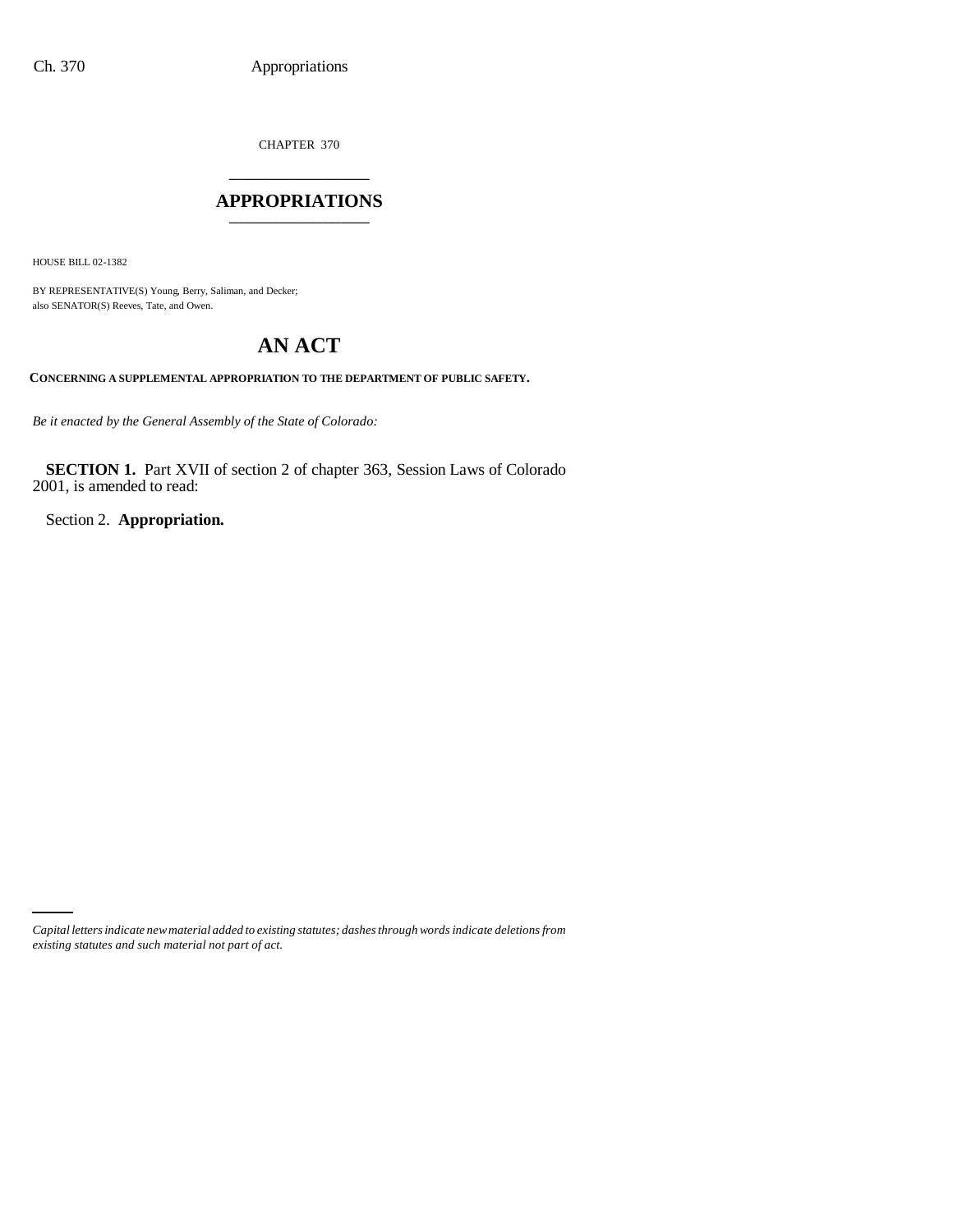|                                 |                                      |              |                               |                                                | <b>APPROPRIATION FROM</b>                                                   |                        |                                |
|---------------------------------|--------------------------------------|--------------|-------------------------------|------------------------------------------------|-----------------------------------------------------------------------------|------------------------|--------------------------------|
|                                 | <b>ITEM &amp;</b><br><b>SUBTOTAL</b> | <b>TOTAL</b> | <b>GENERAL</b><br><b>FUND</b> | <b>GENERAL</b><br><b>FUND</b><br><b>EXEMPT</b> | <b>CASH</b><br><b>CASH</b><br><b>FUNDS</b><br><b>FUNDS</b><br><b>EXEMPT</b> |                        | <b>FEDERAL</b><br><b>FUNDS</b> |
|                                 | \$                                   | \$           | \$                            | \$                                             | \$                                                                          | \$                     | \$                             |
|                                 |                                      |              |                               | <b>PART XVII</b>                               |                                                                             |                        |                                |
|                                 |                                      |              |                               | DEPARTMENT OF PUBLIC SAFETY                    |                                                                             |                        |                                |
| (1) EXECUTIVE DIRECTOR'S OFFICE |                                      |              |                               |                                                |                                                                             |                        |                                |
| <b>Personal Services</b>        | 1,967,249                            |              |                               |                                                | $1,967,249(T)^a$                                                            |                        |                                |
|                                 |                                      |              |                               |                                                | $(33.5$ FTE)                                                                |                        |                                |
| Health, Life, and Dental        | 2,851,599                            |              |                               |                                                | $2,647,600$ <sup>e</sup><br>$85,459$ <sup>b</sup>                           |                        | 118,540                        |
|                                 | 2,787,126                            |              |                               |                                                | 83,527 <sup>b</sup><br>2,587,739c                                           |                        | 115,860                        |
| Short-term Disability           | 34,102                               |              |                               |                                                | $32,064$ <sup>d</sup><br>$1,341^b$                                          |                        | 697                            |
| Salary Survey and Senior        |                                      |              |                               |                                                |                                                                             |                        |                                |
| <b>Executive Service</b>        | 6,600,228                            |              | 820,976                       |                                                | 191,714 <sup>b</sup>                                                        | 5,464,343°             | 123,195                        |
|                                 |                                      |              | 456,754                       |                                                |                                                                             | 5,828,565 <sup>e</sup> |                                |
| Anniversary Increases           | 736,719                              |              | 135,003                       |                                                | $27,874^b$                                                                  | 568,021f               | 5,821                          |
| Shift Differential              | 344,936                              |              | 73,129                        |                                                | 84,914 <sup>b</sup>                                                         | 186,893 <sup>g</sup>   |                                |
| Workers' Compensation           | 844,739                              |              |                               |                                                |                                                                             | $844,739(T)^4$         |                                |
|                                 | 804,032                              |              |                               |                                                |                                                                             | $804,032(T)^a$         |                                |
| <b>Operating Expenses</b>       | 182,377                              |              |                               |                                                |                                                                             | $182,377(T)^a$         |                                |
| Legal Services for 2,113        |                                      |              |                               |                                                |                                                                             |                        |                                |
| hours                           | 123,463                              |              |                               |                                                |                                                                             | $123,463(T)^{a}$       |                                |
| Purchase of Services from       |                                      |              |                               |                                                |                                                                             |                        |                                |
| <b>Computer Center</b>          | 16,463                               |              |                               |                                                |                                                                             | $16,463(T)^{4}$        |                                |
|                                 | 24,878                               |              |                               |                                                |                                                                             | $24,878(T)^a$          |                                |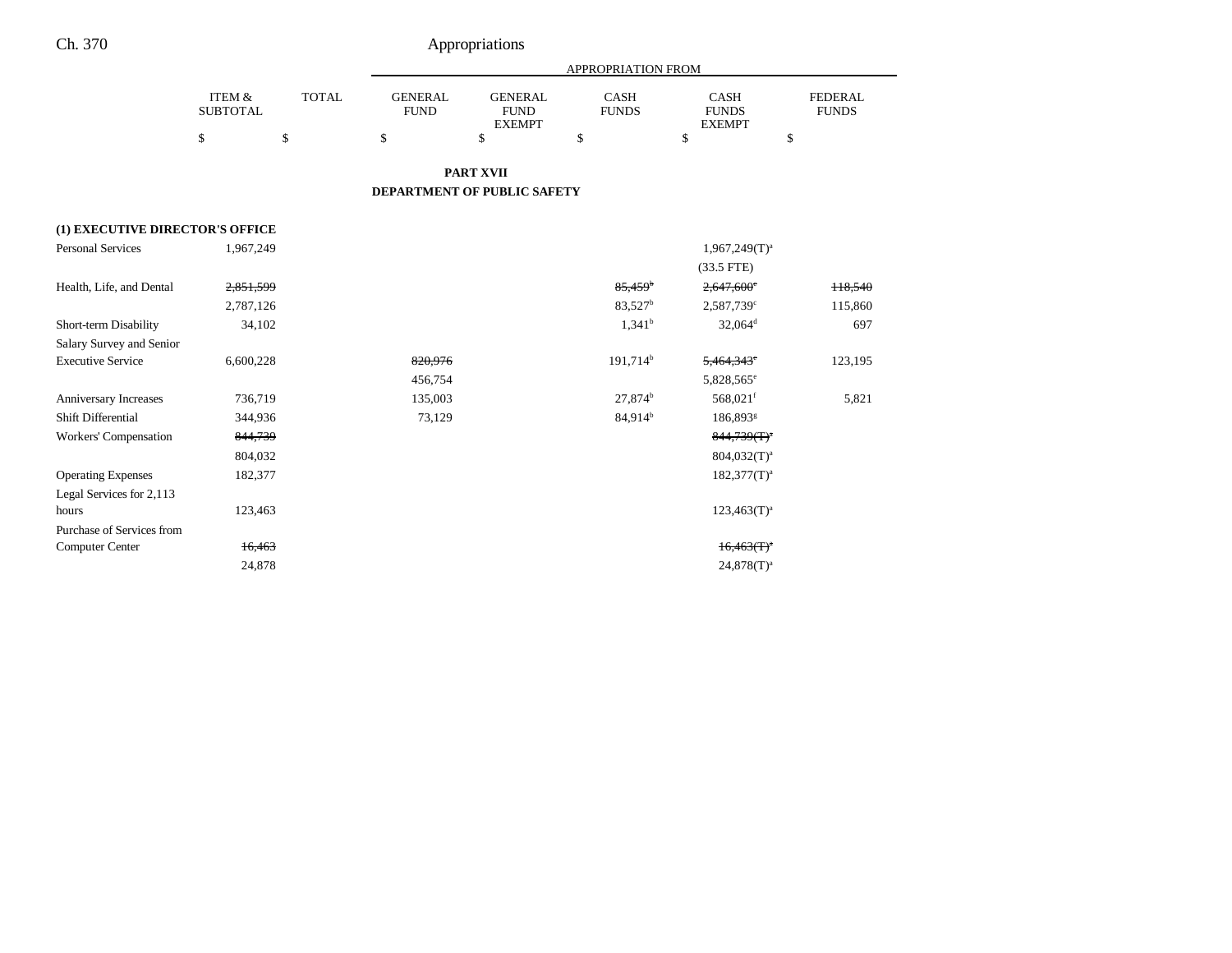| Payment to Risk                |           |             |                    |                          |             |
|--------------------------------|-----------|-------------|--------------------|--------------------------|-------------|
| Management and Property        |           |             |                    |                          |             |
| Funds                          | 435,792   |             |                    | $435,792(T)^4$           |             |
|                                | 179,553   |             |                    | $179,553(T)^{a}$         |             |
| Vehicle Lease Payments         | 47,245    |             | $3,033^{b}$        | $44,212(T)^n$            |             |
|                                | 45,826    |             |                    | $42,793(T)$ <sup>h</sup> |             |
| <b>Leased Space</b>            | 901,524   | 96,068      |                    | 716,627                  | 88,829      |
|                                | 936,546   |             |                    | 847,717 <sup>i</sup>     |             |
| Capitol Complex Leased         |           |             |                    |                          |             |
| Space                          | 820,838   |             | 2,710 <sup>b</sup> | 796,636 <sup>j</sup>     | 21,492      |
|                                | 795,243   |             | $2,643^b$          | 771,634 <sup>j</sup>     | 20,966      |
| Lease Purchase - 700           |           |             |                    |                          |             |
| Kipling Street                 | 579,394   |             |                    | 579,394 <sup>k</sup>     |             |
| <b>Utilities</b>               | 66,823    |             |                    | 66,823                   |             |
|                                | 75,512    |             |                    | $75,512$ <sup>1</sup>    |             |
| Distributions to Local         |           |             |                    |                          |             |
| Government                     | 50,000    |             | $50,000^{\rm m}$   |                          |             |
| <b>Witness Protection</b>      |           |             |                    |                          |             |
| $\rm{Program}^{213}$           | 50,000    |             |                    | $50,000^n$               |             |
| Colorado Integrated            |           |             |                    |                          |             |
| <b>Criminal Justice</b>        |           |             |                    |                          |             |
| <b>Information System</b>      |           |             |                    |                          |             |
| $(CICJIS)^{11, 214, 215, 216}$ | 1,427,269 | 220,632     |                    | $806,637(f)^4$           | 400,000     |
|                                | 1,248,663 |             |                    | $848,663(T)^a$           |             |
|                                |           | $(5.0$ FTE) |                    |                          |             |
|                                |           | $(4.0$ FTE) |                    |                          | $(1.0$ FTE) |
|                                |           | 18,080,760  |                    |                          |             |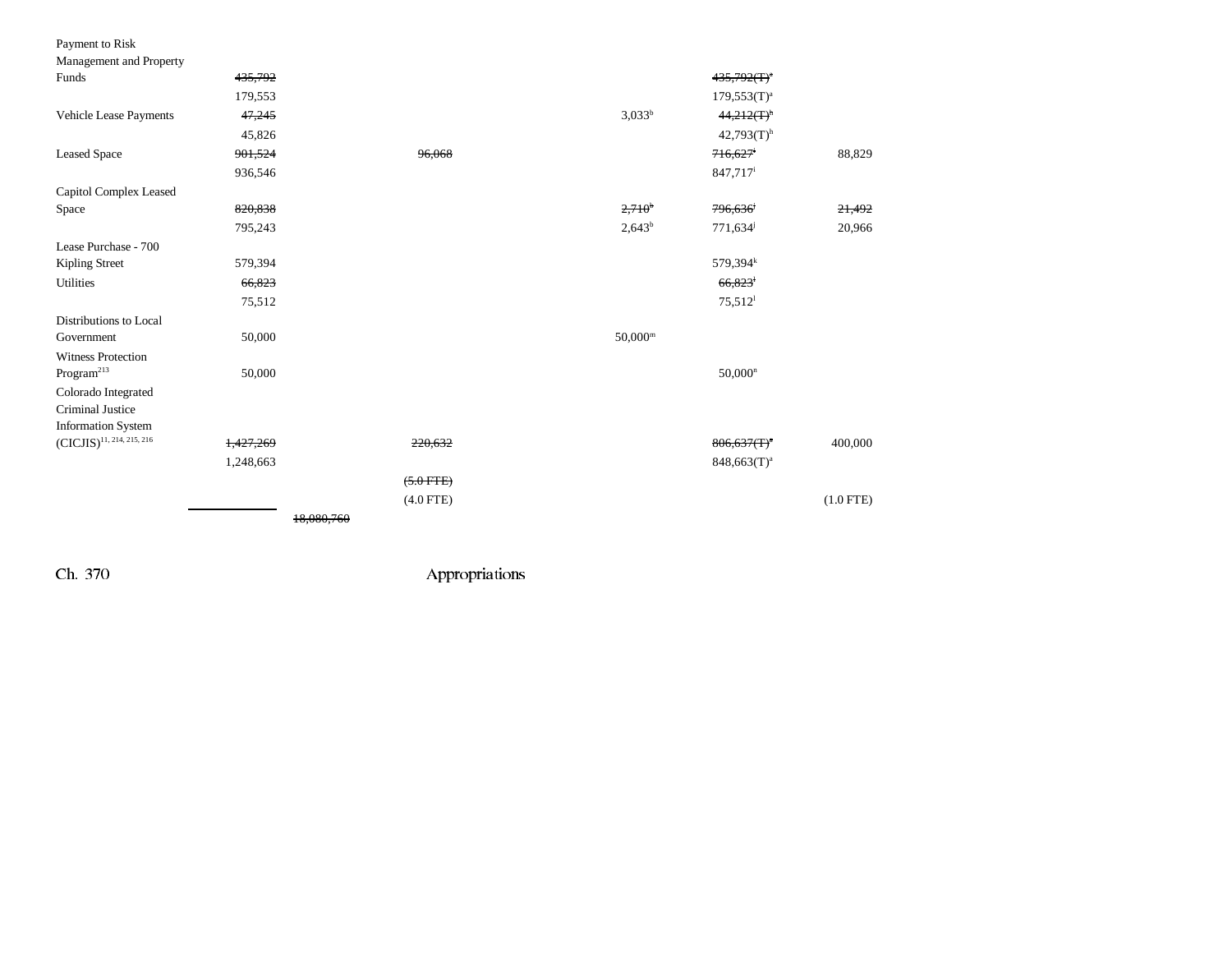|                 |              |                |                | <b>APPROPRIATION FROM</b> |               |                |
|-----------------|--------------|----------------|----------------|---------------------------|---------------|----------------|
| ITEM &          | <b>TOTAL</b> | <b>GENERAL</b> | <b>GENERAL</b> | CASH                      | <b>CASH</b>   | <b>FEDERAL</b> |
| <b>SUBTOTAL</b> |              | <b>FUND</b>    | <b>FUND</b>    | <b>FUNDS</b>              | <b>FUNDS</b>  | <b>FUNDS</b>   |
|                 |              |                | <b>EXEMPT</b>  |                           | <b>EXEMPT</b> |                |
|                 |              | S              |                |                           |               |                |
|                 |              |                |                |                           |               |                |

17,565,847

a These amounts shall be from indirect cost recoveries.

<sup>b</sup> These amounts shall be from various sources of cash funds.

 $\degree$  Of this amount,  $\frac{1}{2}$ ,  $\frac{1}{2}$ ,  $\frac{409}{1}$ ,  $\frac{47}{1}$ ,  $\frac{47}{1}$ ,  $\frac{47}{1}$ ,  $\frac{47}{1}$ ,  $\frac{47}{1}$ ,  $\frac{47}{1}$ ,  $\frac{47}{1}$ ,  $\frac{47}{1}$ ,  $\frac{47}{1}$ ,  $\frac{47}{1}$ ,  $\frac{47}{1}$ ,  $\frac{47}{1}$ ,  $\frac{47}{1}$ ,  $\frac{47}{1}$ from the capitol complex leased space rent proceeds transferred from the Department of Personnel, and  $\frac{4138,443}{134,940}$  shall be from various sources of cash funds exempt.

d Of this amount, \$23,240 shall be from the Highway Users Tax Fund, \$7,320(T) shall be from indirect cost recoveries, \$91(T) shall be from the capitol complex leased space rent proceeds transferred from the Department of Personnel, and \$1,413 shall be from various sources of exempt cash funds.

e Of this amount, \$5,182,688 shall be from the Highway Users Tax Fund, \$180,380 SHALL BE FROM RESERVES IN THE VEHICLE SALES FUND, \$172,824(T) SHALL BE FROM INDIRECT COST RECOVERIES, \$11,018 SHALL BE FROM RESERVES IN THE AIRCRAFT POOL, \$9,235(T) shall be from the capitol complex leased space rent proceeds transferred from the Department of Personnel, and \$272,420 shall be from various sources of exempt cash funds.

f Of this amount, \$523,875 shall be from the Highway Users Tax Fund, \$3,482(T) shall be from the capitol complex leased space rent proceeds transferred from the Department of Personnel, and \$40,664 shall be from various sources of exempt cash funds.

g Of this amount, \$164,408 shall be from the Highway Users Tax Fund, \$13,464(T) shall be from the capitol complex leased space rent proceeds transferred from the Department of Personnel, and \$9,021 shall be from various sources of exempt cash funds.

h Of this amount, \$33,658 \$32,239 shall be from indirect cost recoveries, and \$10,554 shall be from Limited Gaming funds appropriated in the Department of Revenue.

<sup>i</sup> Of this amount,  $$374,208$  \$412,446 shall be from the Highway Users Tax Fund,  $$302,417(T)$  \$398,485(T) shall be from indirect cost recoveries, and  $$40,002$  \$36,786 shall be from various sources of exempt cash funds.

<sup>j</sup> Of this amount, \$407,918 \$392,643 shall be from the Highway Users Tax Fund, \$381,237(T) \$371,693(T) shall be from indirect cost recoveries, and \$7,481 \$7,298 shall be from various sources of exempt cash funds.

k Of this amount, \$312,293 shall be from the Highway Users Tax Fund and \$267,101(T) shall be from indirect cost recoveries.

<sup>l</sup> <del>This amount</del> OF THIS AMOUNT, \$74,137 shall be from the Highway Users Tax <del>Fund.</del> Fund and \$1,375 shall be from various sources of exempt cash funds.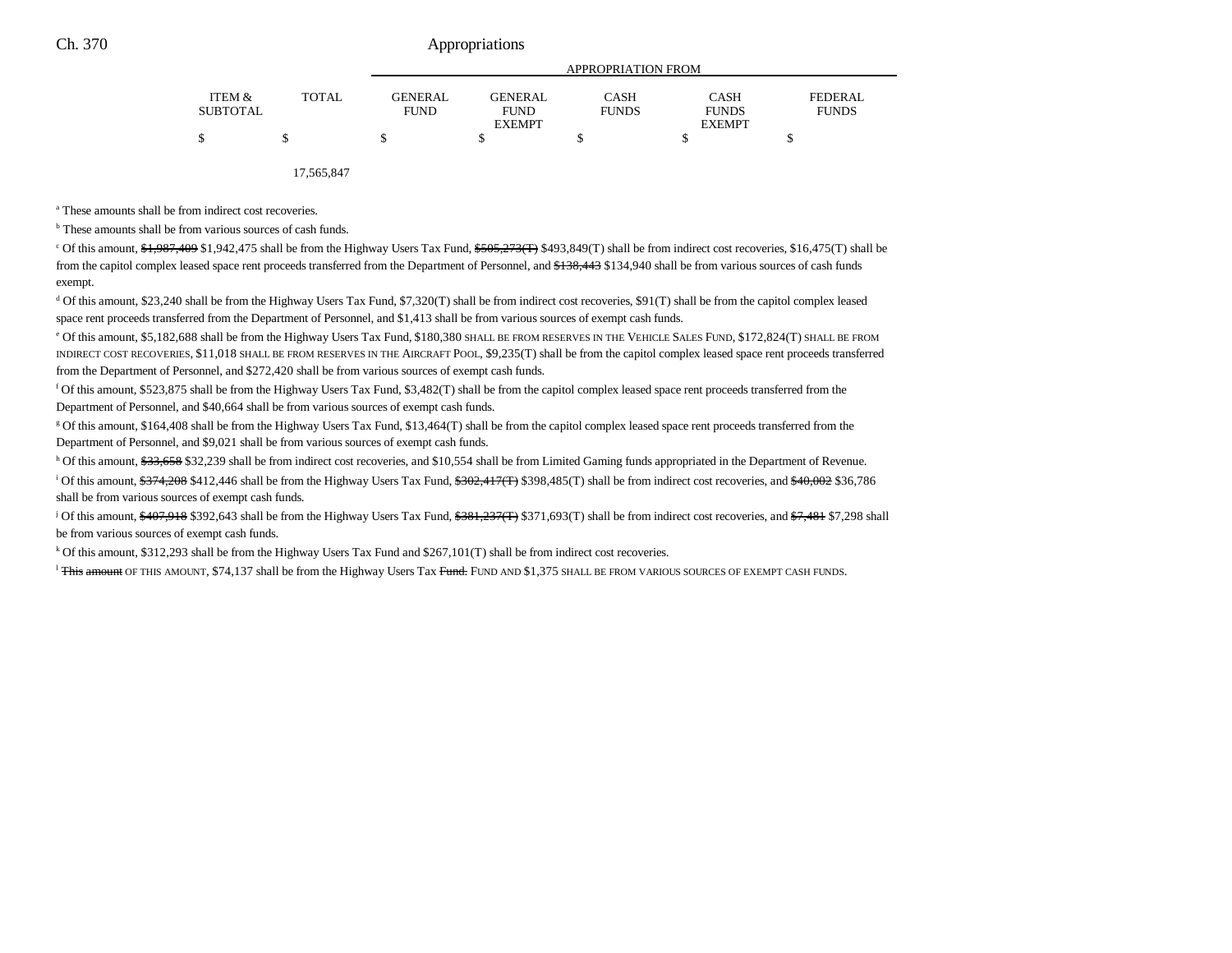m This amount shall be from the Hazardous Materials Safety Fund pursuant to Section 42-20-107, C.R.S.

<sup>n</sup> This amount shall be from reserves in the Witness Protection Fund pursuant to Section 24-33.5-106, C.R.S.

## **(2) COLORADO STATE PATROL217**

| Colonel, Lt. Colonels,       |            |                |                        |                           |                |
|------------------------------|------------|----------------|------------------------|---------------------------|----------------|
| Majors, and Captains         | 2,662,753  |                |                        | $2,662,753$ <sup>a</sup>  |                |
|                              |            |                |                        | $(33.0$ FTE)              |                |
| Sergeants, Technicians,      |            |                |                        |                           |                |
| and Troopers                 | 32,893,810 |                | 558,172 <sup>b</sup>   | $31,711,393$ <sup>c</sup> | 624,245        |
|                              |            |                | $(11.0$ FTE)           | $(564.6$ FTE)             | $(18.5$ FTE)   |
| Civilians                    | 3,719,817  |                | $49,422$ <sup>d</sup>  | $3,561,705^e$             | 108,690        |
|                              |            |                | $(2.0$ FTE $)$         | $(79.5$ FTE)              | $(2.5$ FTE $)$ |
| Retirements                  | 400,000    |                |                        | $400,000^{\rm a}$         |                |
| Overtime <sup>218</sup>      | 404,891    |                | $5,669^{\circ}$        | $385,051$ <sup>f</sup>    | 14,171         |
|                              | 415,331    |                | 16,109 <sup>b</sup>    |                           |                |
| <b>Operating Expenses</b>    | 6,916,694  |                | 349,517 <sup>b</sup>   | 6,126,2378                | 440,940        |
|                              | 6,417,452  |                |                        | 5,626,995 <sup>g</sup>    |                |
| Vehicle Lease Payments       | 3,573,554  | 80,276         | 76,994 <sup>b</sup>    | 3,403,107                 | 13,177         |
|                              | 3,458,697  |                |                        | $3,368,526^h$             |                |
| Dispatch Services"           |            |                |                        |                           |                |
| <b>SERVICES</b>              | 5,234,925  | 148,672        | 359,110                | 4,722,848 <sup>j</sup>    | 4,295          |
|                              |            |                | $404,774$ <sup>i</sup> | 4,677,184                 |                |
|                              |            | $(2.0$ FTE $)$ | $(11.0$ FTE)           | $(123.1$ FTE)             |                |
| <b>State Patrol Training</b> |            |                |                        |                           |                |
| Academy                      | 1,826,297  |                | $72,677$ <sup>i</sup>  | 1,753,620 <sup>k</sup>    |                |
|                              |            |                | $(1.0$ FTE)            | $(16.0$ FTE)              |                |
| <b>Highway Safety Grants</b> | 500,000    |                |                        | $500,000(T)^1$            |                |
|                              |            |                |                        |                           |                |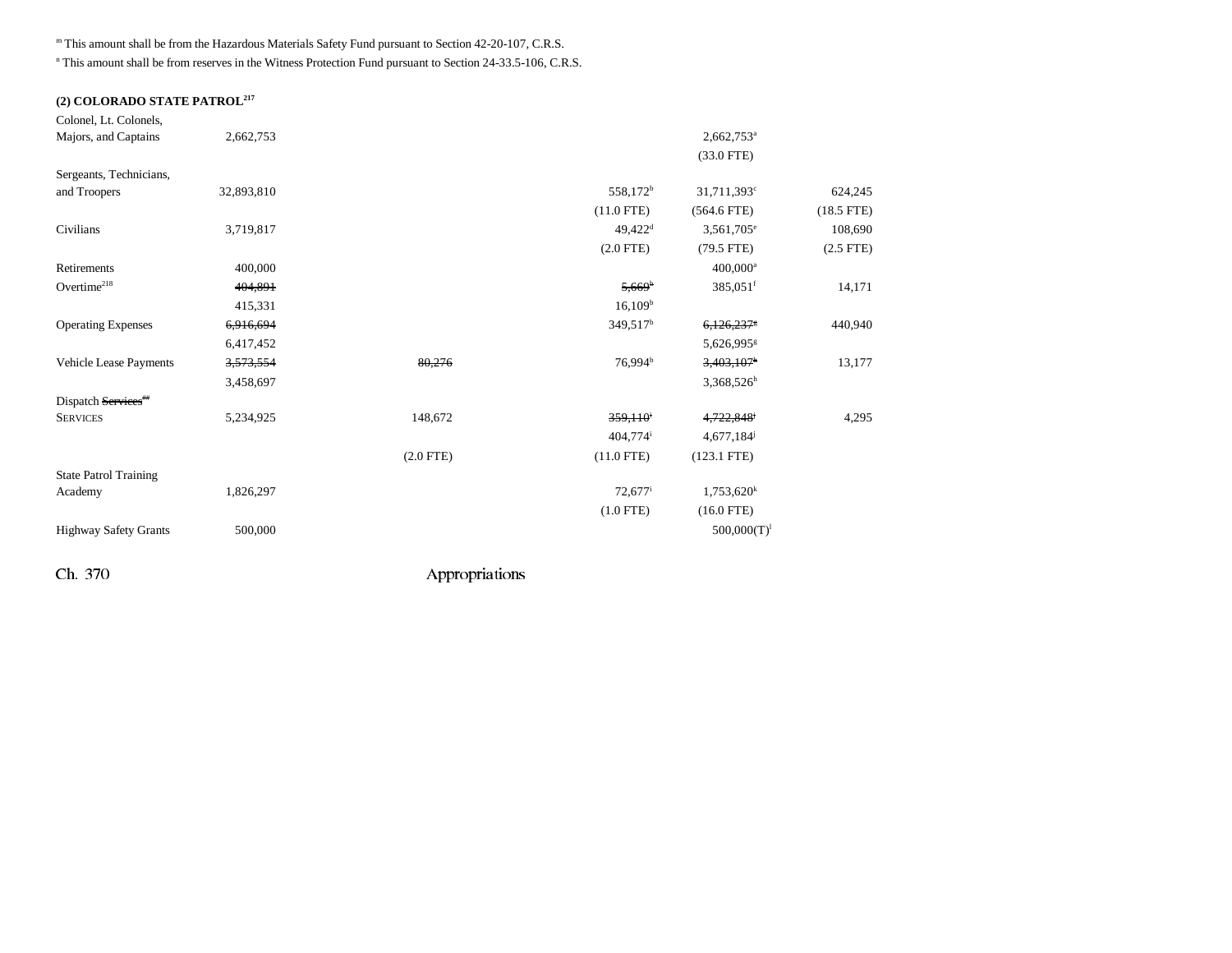|                              |                           |              |                               |                                                | APPROPRIATION FROM          |                                              |                                |
|------------------------------|---------------------------|--------------|-------------------------------|------------------------------------------------|-----------------------------|----------------------------------------------|--------------------------------|
|                              | ITEM &<br><b>SUBTOTAL</b> | <b>TOTAL</b> | <b>GENERAL</b><br><b>FUND</b> | <b>GENERAL</b><br><b>FUND</b><br><b>EXEMPT</b> | <b>CASH</b><br><b>FUNDS</b> | <b>CASH</b><br><b>FUNDS</b><br><b>EXEMPT</b> | <b>FEDERAL</b><br><b>FUNDS</b> |
|                              | \$                        | \$           | \$                            | \$                                             | \$                          | \$                                           | \$                             |
| Aircraft Pool <sup>219</sup> | 501,859                   |              | 82,027                        |                                                | 9,900 <sup>b</sup>          | 409,932 <sup>m</sup>                         |                                |
|                              |                           |              |                               |                                                |                             | 491,959m                                     |                                |
|                              |                           |              |                               |                                                |                             | $(6.0$ FTE)                                  |                                |
|                              |                           |              |                               |                                                |                             |                                              |                                |
| Aircraft Engine Reserve      | 180,000                   |              |                               |                                                |                             | $180,000(T)^n$                               |                                |
| Capitol and Governor's       |                           |              |                               |                                                |                             |                                              |                                |
| Security                     | 1,966,921                 |              | 1,420,626                     |                                                |                             | $546,295(T)$ <sup>o</sup>                    |                                |
|                              | 2,029,137                 |              | 1,482,842                     |                                                |                             |                                              |                                |
|                              |                           |              | $(24.0$ FTE)                  |                                                |                             | $(13.0$ FTE)                                 |                                |
|                              |                           |              | $(26.0$ FTE)                  |                                                |                             |                                              |                                |
| Highway Road Closure         |                           |              |                               |                                                |                             |                                              |                                |
| Fund                         | 725,000                   |              |                               |                                                | $207,495^{\circ}$           | $517,505(T)^1$                               |                                |
|                              | 978,546                   |              |                               |                                                | 461,041 <sup>b</sup>        |                                              |                                |
| <b>Nuclear Materials</b>     |                           |              |                               |                                                |                             |                                              |                                |
| Transportation               | 2,500                     |              |                               |                                                | $2,500^p$                   |                                              |                                |
|                              | 46,538                    |              |                               |                                                | 46,538 <sup>p</sup>         |                                              |                                |
|                              |                           |              |                               |                                                | $(1.0$ FTE)                 |                                              |                                |
| Hazardous Materials          |                           |              |                               |                                                |                             |                                              |                                |
| Routing                      | 530,967                   |              |                               |                                                | 108,702 <sup>q</sup>        | $422,265^{\circ}$                            |                                |
|                              |                           |              |                               |                                                | $(1.5$ FTE)                 | $(6.5$ FTE)                                  |                                |
| Hazardous Materials          |                           |              |                               |                                                |                             |                                              |                                |
| Equipment                    | 171,000                   |              |                               |                                                |                             | 171,000 <sup>a</sup>                         |                                |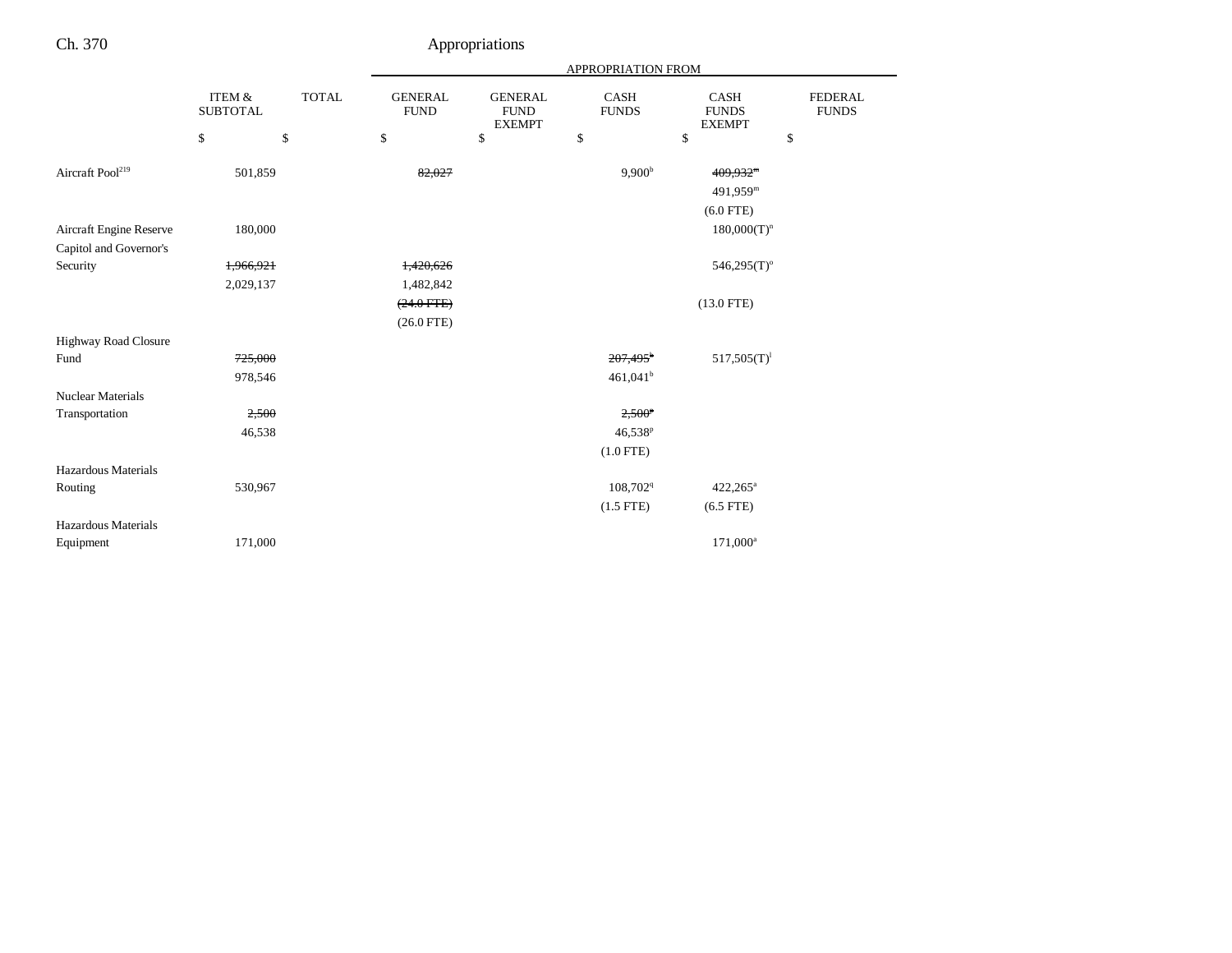| Vehicle Identification              |           |            |                       |                           |             |
|-------------------------------------|-----------|------------|-----------------------|---------------------------|-------------|
| Number Inspections                  | 47,664    |            | $47,664$ <sup>r</sup> |                           |             |
| Garage Operations                   | 586,852   |            | 7.920 <sup>b</sup>    | $578,932(T)^s$            |             |
|                                     |           |            |                       | $(2.0$ FTE)               |             |
| Victim Assistance                   | 196,636   |            |                       | $196,636(T)$ <sup>t</sup> |             |
|                                     |           |            |                       | $(5.0$ FTE)               |             |
| Counter-drug Program <sup>220</sup> | 665,321   |            |                       | 565,476                   | 99,845      |
|                                     | 2,865,321 |            |                       | 2,765,476 <sup>u</sup>    |             |
|                                     |           |            |                       |                           | $(2.0$ FTE) |
| <b>Federal Safety Grants</b>        | 355,690   |            |                       |                           | 355,690     |
| <b>Indirect Cost Assessment</b>     | 5,496,392 |            | $113,546^{\circ}$     | $5,293,201$ <sup>v</sup>  | 89,645      |
|                                     |           | 69.559.543 |                       |                           |             |
|                                     |           | 71,515,684 |                       |                           |             |

a These amounts shall be from the Highway Users Tax Fund.

<sup>b</sup> Of these amounts, \$53,830 \$64,270 shall be from the Vehicle Inspection Number Identification Fund pursuant to Section 42-5-204, C.R.S., \$653,540 shall be from the E-470 Toll Road Authority, and  $$621,843$  \$875,389 shall be from various local sources of cash funds.

c Of this amount, \$30,885,923 shall be from the Highway Users Tax Fund, \$755,980(T) shall be from Limited Gaming funds appropriated in the Department of Revenue, and \$69,490 shall be from various sources of exempt cash funds.

d Of this amount, \$25,153 shall be from the Vehicle Identification Number Inspection Fund pursuant to Section 42-5-204, C.R.S., and \$24,269 shall be from the E-470 Toll Road Authority.

e Of this amount, \$3,522,080 shall be from the Highway Users Tax Fund, and \$39,625(T) shall be from Limited Gaming funds appropriated in the Department of Revenue.

f Of this amount, \$375,777 shall be from the Highway Users Tax Fund, and \$9,274(T) shall be from Limited Gaming funds appropriated in the Department of Revenue.

<sup>g</sup> Of this amount, \$6,003,176 \$5,503,934 shall be from the Highway Users Tax Fund, and \$111,231(T) shall be from Limited Gaming funds appropriated in the Department of Revenue, and \$11,830 shall be from various sources of exempt cash funds.

h Of this amount, \$3,191,973 \$3,227,116 shall be from the Highway Users Tax Fund, \$150,000 shall be from reserves in the Auto Sales Cash Fund, \$80,276 SHALL BE FROM RESERVES IN THE VEHICLE SALES FUND, and \$61,134(T) shall be from Limited Gaming funds appropriated in the Department of Revenue.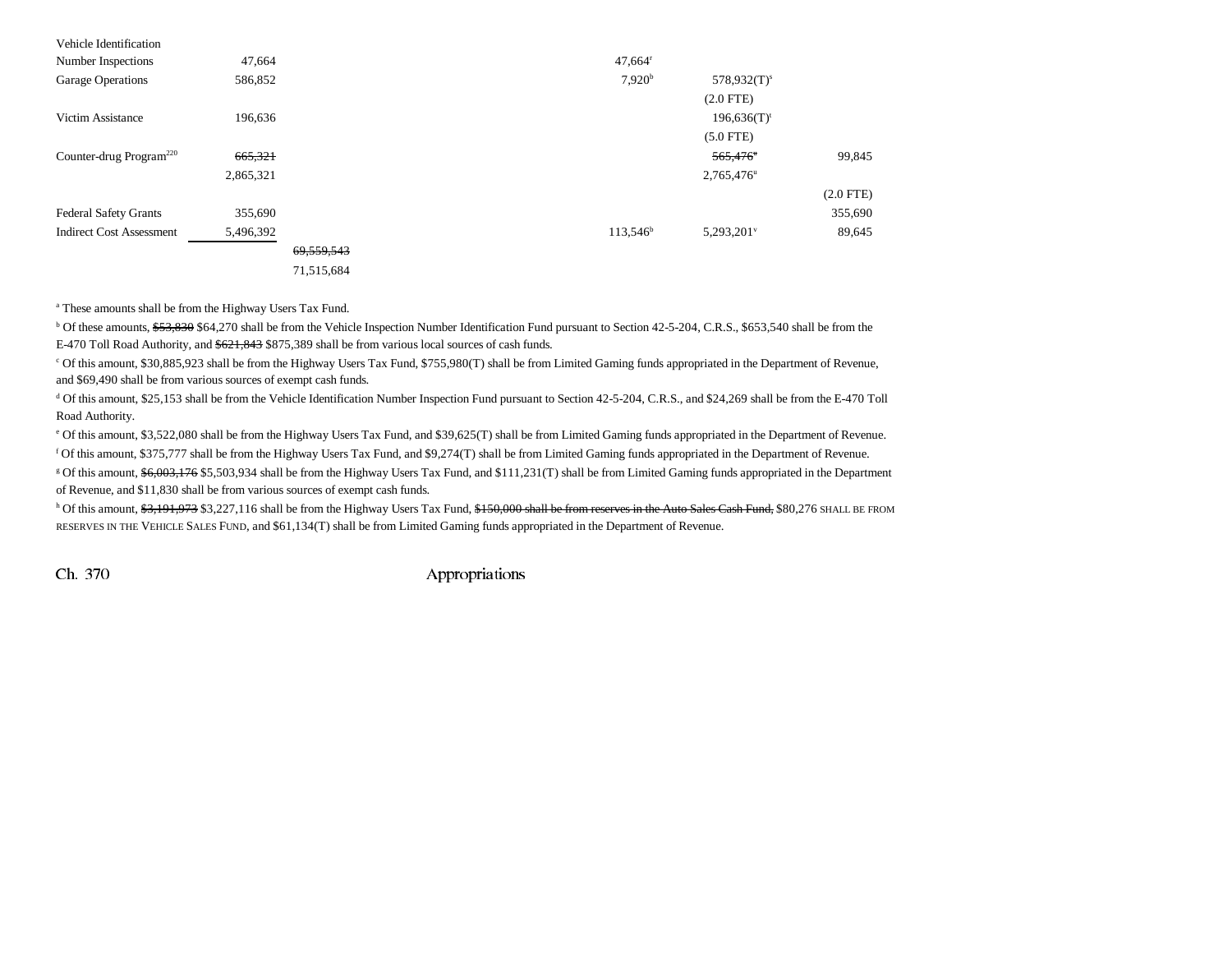|                           |              |                               |                               | APPROPRIATION FROM   |                      |                         |
|---------------------------|--------------|-------------------------------|-------------------------------|----------------------|----------------------|-------------------------|
|                           |              |                               |                               |                      |                      |                         |
| ITEM &<br><b>SUBTOTAL</b> | <b>TOTAL</b> | <b>GENERAL</b><br><b>FUND</b> | <b>GENERAL</b><br><b>FUND</b> | CASH<br><b>FUNDS</b> | CASH<br><b>FUNDS</b> | FEDERAL<br><b>FUNDS</b> |
|                           |              |                               | <b>EXEMPT</b>                 |                      | <b>EXEMPT</b>        |                         |
|                           |              |                               |                               |                      |                      |                         |

i These amounts shall be from user fees collected from non-state agencies.

<sup>j</sup> Of this amount, \$4,283,765 shall be from the Highway Users Tax Fund, \$152,546(T) shall be from the Department of Transportation, \$145,187(T) shall be from the Department of Corrections,  $62,026$ (T)  $$16,362$ (T) shall be from the Department of Natural Resources, \$35,510(T) shall be from the Department of Revenue, \$30,000(T) shall be from Limited Gaming funds appropriated in the Department of Revenue, \$11,141(T) shall be from the Department of Higher Education (Adams State College), \$1,690(T) shall be from the Department of Agriculture and \$983(T) shall be from the Department of Public Safety (Colorado Bureau of Investigation).

k Of this amount, \$1,462,084 shall be from the Highway Users Tax Fund, and \$291,536(T) shall be from user fees collected from other state agencies.

<sup>1</sup> These amounts shall be from the Department of Transportation.

m Of this amount, \$242,559 shall be from the Highway Users Tax Fund, and \$167,373(T) shall be from user fees collected from other state agencies. AGENCIES, AND \$82,027 SHALL BE FROM RESERVES IN THE AIRCRAFT POOL.

n This amount shall be from reserves in the Aircraft Engine Reserve Fund.

<sup>o</sup> Of this amount, \$335,415 shall be from the Legislative Department and \$210,880 shall be from the capitol complex leased space rent proceeds transferred from the Department of Personnel.

p This amount shall be from the Nuclear Materials Transportation Fund pursuant to Section 42-20-511, C.R.S.

<sup>q</sup> This amount shall be from the Hazardous Materials Safety Fund pursuant to Section 42-20-107, C.R.S.

r This amount shall be from the Vehicle Identification Number Inspection Fund pursuant to Section 42-5-204, C.R.S.

s This amount shall be from user fees collected from other state agencies.

t This amount shall be from the Victims Assistance and Law Enforcement Fund appropriated in the Department of Public Safety, Division of Criminal Justice.

u This amount shall be from local governments for the purchase of counter-drug equipment from the federal government pursuant to Title 10, Chapter 18, Section 381 U.S.C. and shall be classified as exempt pursuant to Section 24-77-102(1), C.R.S.

v Of this amount, \$5,157,758 shall be from the Highway Users Tax Fund and \$135,443 shall be from various sources of exempt cash funds.

**(3) DIVISION OF FIRE SAFETY**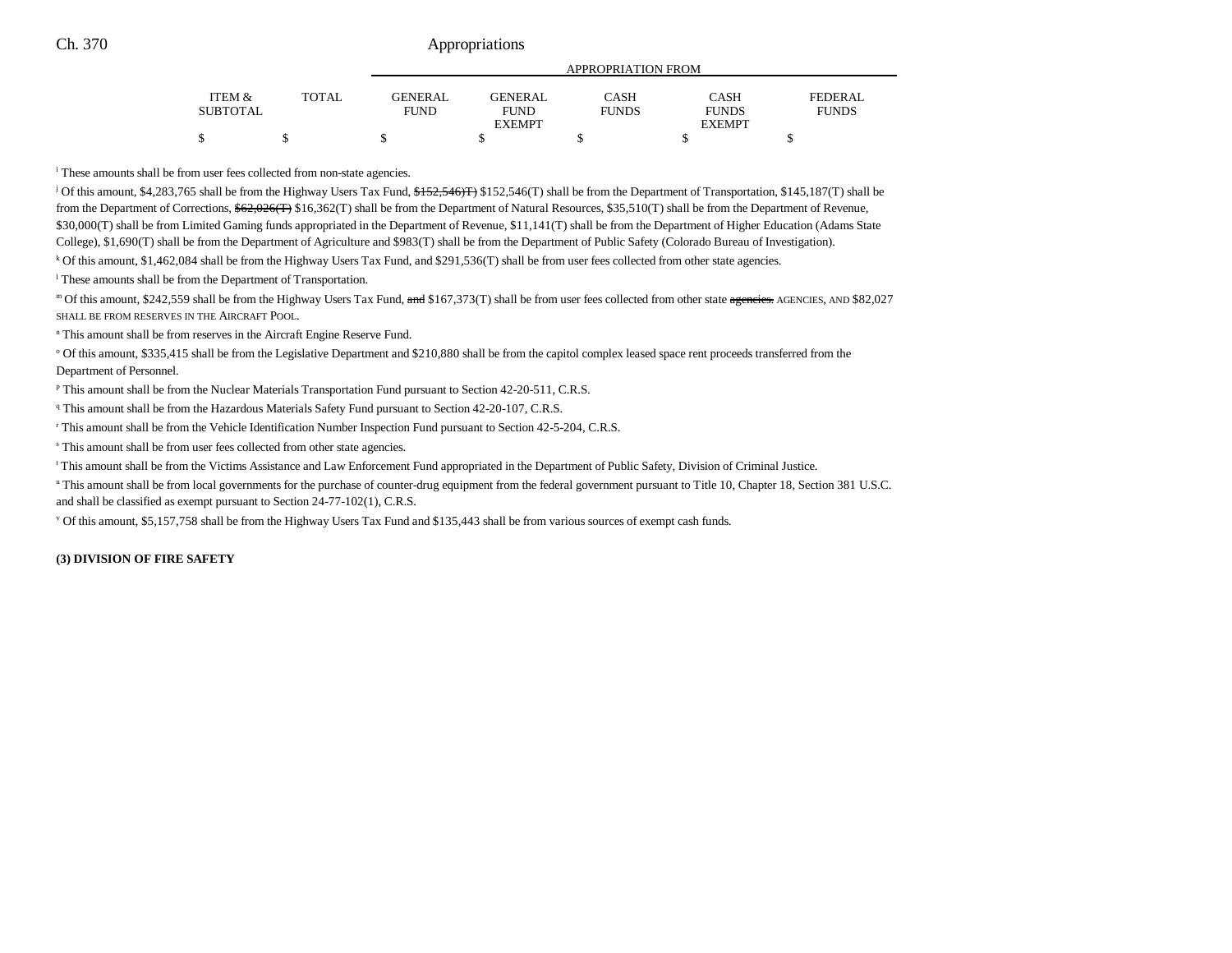| <b>Personal Services</b>  | 384.038 | 133.464     | $148.541^a$          | $102,033(T)^{b}$ |
|---------------------------|---------|-------------|----------------------|------------------|
|                           |         | $(1.0$ FTE) | $(3.0$ FTE)          | $(2.0$ FTE)      |
| <b>Operating Expenses</b> | 176,897 | 16.033      | 145.581 <sup>a</sup> | $15,283(T)^{b}$  |
| Indirect Cost Assessment  | 28.145  |             | $16.952^{\rm a}$     | $11,193(T)^{b}$  |
|                           |         | 589,080     |                      |                  |

a These amounts shall be from the Firefighter and First Responder Certification Fund, the Fire Service Education and Training Fund, the Hazardous Materials Responder Voluntary Certification Fund, the Fire Suppression Cash Fund, the Fireworks Licensing Cash Fund and other sources of cash funds pursuant to Section 24-33.5-1203. **b** These amounts shall be from Limited Gaming funds appropriated in the Department of Revenue.

## **(4) DIVISION OF CRIMINAL JUSTICE221**

| (A) Administration              |           |              |                       |           |
|---------------------------------|-----------|--------------|-----------------------|-----------|
| <b>Personal Services</b>        | 1,733,354 | 895,559      | 375.256 <sup>a</sup>  | 462,539   |
|                                 |           | $(16.7$ FTE) | $(6.5$ FTE)           | (7.5 FTE) |
| <b>Operating Expenses</b>       | 194.528   | 113,815      | $34,185^{\circ}$      | 46,528    |
| <b>Indirect Cost Assessment</b> | 131.544   |              | $40.448$ <sup>a</sup> | 91,096    |
|                                 | 2.059.426 |              |                       |           |

a Of these amounts, \$383,266(T) shall be from the Judicial Department out of the Victim Assistance and Law Enforcement Fund pursuant to Section 24-33.5-506, C.R.S., and \$66,623 shall be from reserves in the Drug Offender Surcharge Fund pursuant to Section 18-19-103, C.R.S.

#### **(B) Victims Assistance**

| Federal Victims Assistance      |            |                |  |
|---------------------------------|------------|----------------|--|
| and Compensation Grants         | 11,000,000 | 11,000,000     |  |
| <b>State Victims Assistance</b> |            |                |  |
| and Law Enforcement             |            |                |  |
| Program <sup>222</sup>          | 910.000    | $910,000(T)^a$ |  |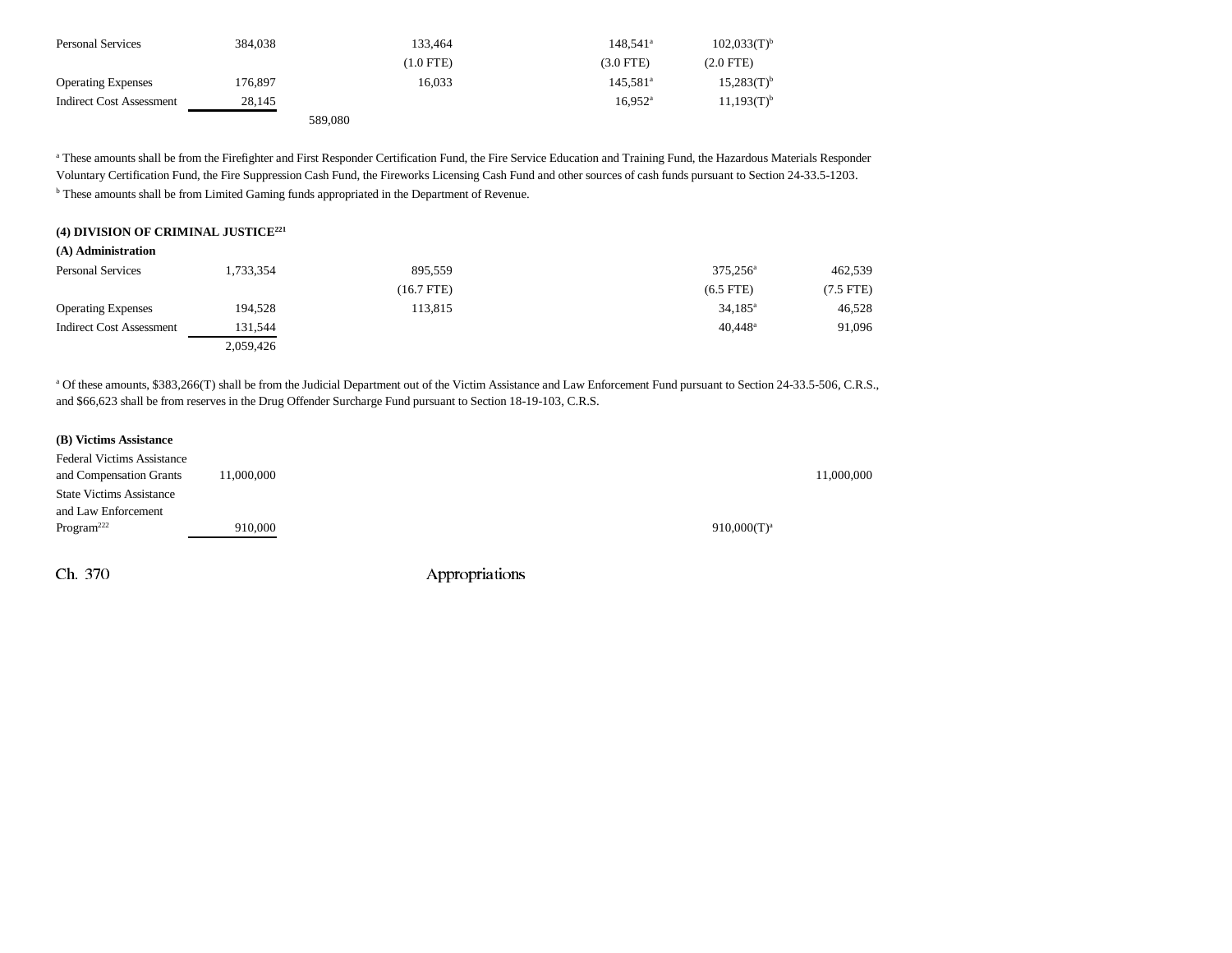|                           |              |                               |                                                | <b>APPROPRIATION FROM</b>   |                                              |                                |
|---------------------------|--------------|-------------------------------|------------------------------------------------|-----------------------------|----------------------------------------------|--------------------------------|
| ITEM &<br><b>SUBTOTAL</b> | <b>TOTAL</b> | <b>GENERAL</b><br><b>FUND</b> | <b>GENERAL</b><br><b>FUND</b><br><b>EXEMPT</b> | <b>CASH</b><br><b>FUNDS</b> | <b>CASH</b><br><b>FUNDS</b><br><b>EXEMPT</b> | <b>FEDERAL</b><br><b>FUNDS</b> |
| \$                        |              |                               |                                                |                             |                                              |                                |
|                           |              |                               |                                                |                             |                                              |                                |

11,910,000

a This amount shall be from the Judicial Department out of the Victims Assistance and Law Enforcement Fund pursuant to Section 24-33.5-506, C.R.S.

| (C) Juvenile Justice and Delinquency Prevention |           |           |
|-------------------------------------------------|-----------|-----------|
| Juvenile Justice                                |           |           |
| Disbursements                                   | 2,065,000 |           |
| Juvenile Diversion                              |           |           |
| Programs - Restitution <sup>223</sup>           | 1,000,000 | 1,000,000 |
| Juvenile Diversion                              |           |           |
| Programs -                                      |           |           |
| Victim/Offender                                 |           |           |
| Mediation <sup>223</sup>                        | 200,000   | 200,000   |
| Juvenile Diversion                              |           |           |
| Programs <sup>223</sup>                         | 1,283,702 | 1,283,702 |
| Alternative to Placement                        |           |           |
| Projects <sup>224</sup>                         | 500,000   | 500,000   |
|                                                 | 5,048,702 |           |

**(D) Community Corrections8, 225**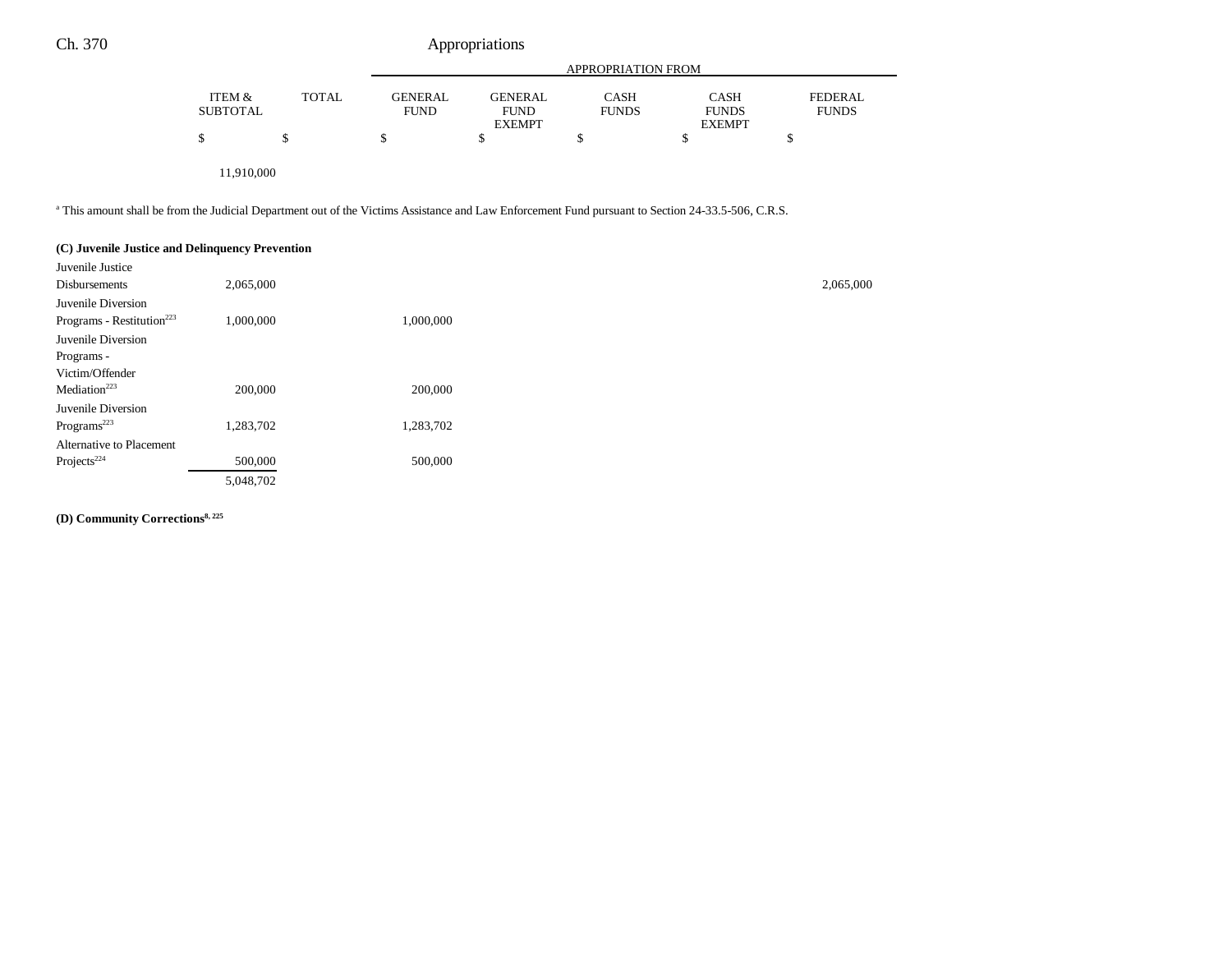| <b>Transition Programs</b>  |                       |            |                        |
|-----------------------------|-----------------------|------------|------------------------|
| including standard          |                       |            |                        |
| residential services at an  |                       |            |                        |
| average rate of \$37.72 per |                       |            |                        |
| day per offender, and       |                       |            |                        |
| specialized substance       |                       |            |                        |
| abuse treatment at an       |                       |            |                        |
| average rate of \$55.49 per |                       |            |                        |
| day per offender            | <del>17,957,788</del> | 17,957,788 |                        |
|                             | 17,663,554            | 17,663,554 |                        |
| Diversion Programs          |                       |            |                        |
| including standard          |                       |            |                        |
| residential services at an  |                       |            |                        |
| average rate of \$37.72 per |                       |            |                        |
| day per offender, and       |                       |            |                        |
| standard nonresidential     |                       |            |                        |
| services at an average rate |                       |            |                        |
| of \$5.12 per day per       |                       |            |                        |
| offender                    | 19,673,588            | 19,673,588 |                        |
|                             | 19,251,554            | 19,251,554 |                        |
| <b>Specialized Services</b> | 110,000               | 110,000    |                        |
| Day Reporting Center        |                       |            |                        |
| Services and Monitored      |                       |            |                        |
| Residential 3/4 House       |                       |            |                        |
| Programs                    | 933,600               | 933,600    |                        |
| <b>Substance Abuse</b>      |                       |            |                        |
| <b>Treatment Program</b>    | 1,087,817             |            | 1,087,817 <sup>a</sup> |
|                             | 39, 762, 793          |            |                        |
|                             | 39,046,525            |            |                        |
|                             |                       |            |                        |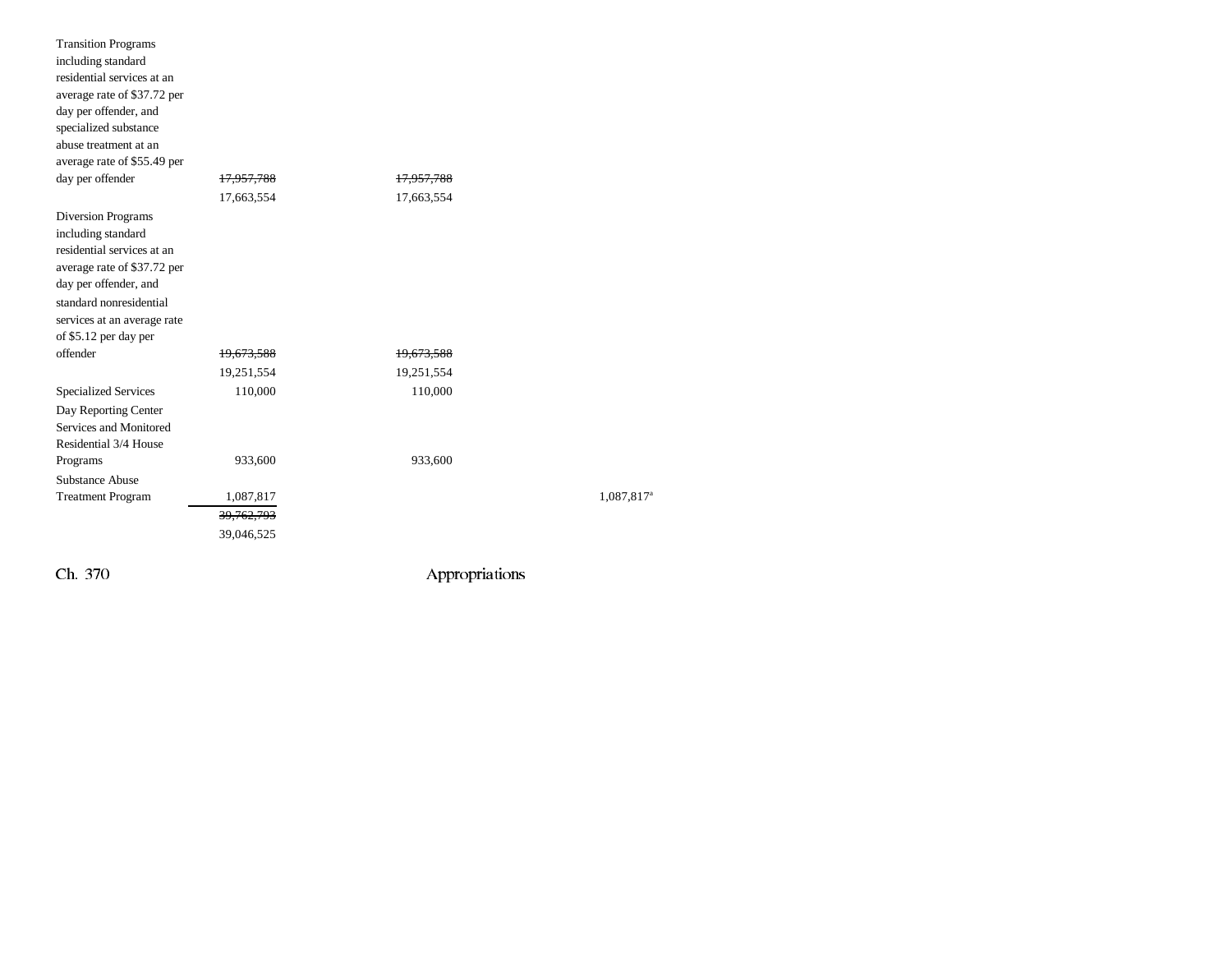|                           |        |                               | APPROPRIATION FROM            |                      |                             |                         |
|---------------------------|--------|-------------------------------|-------------------------------|----------------------|-----------------------------|-------------------------|
|                           |        |                               |                               |                      |                             |                         |
| ITEM &<br><b>SUBTOTAL</b> | TOTAL. | <b>GENERAL</b><br><b>FUND</b> | <b>GENERAL</b><br><b>FUND</b> | CASH<br><b>FUNDS</b> | <b>CASH</b><br><b>FUNDS</b> | FEDERAL<br><b>FUNDS</b> |
|                           |        |                               | <b>EXEMPT</b>                 |                      | <b>EXEMPT</b>               |                         |
|                           |        | ሖ                             |                               |                      |                             |                         |

a This amount shall be from the Drug Offender Surcharge Fund pursuant to Section 18-19-103, C.R.S.

| (E) Crime Control and System Improvement |            |             |                   |                     |              |
|------------------------------------------|------------|-------------|-------------------|---------------------|--------------|
| State and Local Crime                    |            |             |                   |                     |              |
| Control and System                       |            |             |                   |                     |              |
| <b>Improvement Grants</b>                | 10,000,000 |             |                   |                     | 10,000,000   |
| Sex Offender Surcharge                   |            |             |                   |                     |              |
| Fund Program                             | 145,604    |             | $145,604^{\circ}$ |                     |              |
|                                          |            |             | $(1.5$ FTE)       |                     |              |
| Sex Offender Supervision                 | 369,662    | 369,662     |                   |                     |              |
|                                          |            | $(4.3$ FTE) |                   |                     |              |
| <b>Animal Cruelty</b>                    | 10,000     |             |                   | 10,000 <sup>b</sup> |              |
| <b>Federal Grants</b>                    | 10,000,000 |             |                   |                     | 10,000,000   |
|                                          |            |             |                   |                     | $(33.0$ FTE) |
|                                          | 20,525,266 |             |                   |                     |              |

<sup>a</sup> This amount shall be from the Sex Offender Surcharge Fund pursuant to Section 18-21-103, C.R.S. Of this amount, \$11,325 shall be used for indirect cost assessment.

<sup>b</sup> This amount shall be from reserves in the Animal Cruelty Prevention Fund pursuant to Section 18-9-201.7, C.R.S.

79,306,187 78,589,919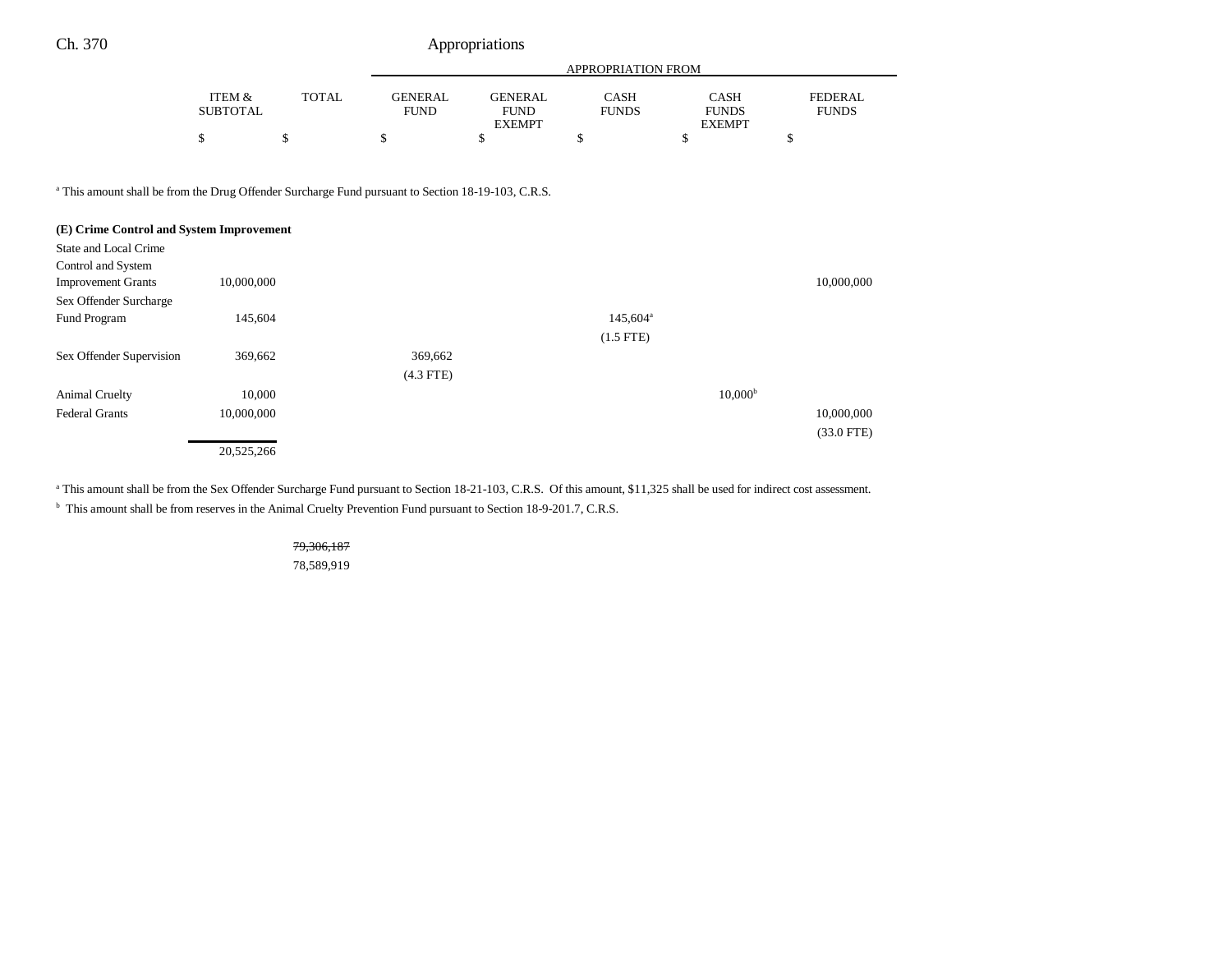# **(5) COLORADO BUREAU OF INVESTIGATION226, 227**

# **(A) Administration**

| Personal Services               | 283,164   | 237,252     | $45,912^{\rm a}$  |                       |             |
|---------------------------------|-----------|-------------|-------------------|-----------------------|-------------|
|                                 |           | $(3.0$ FTE) | $(1.0$ FTE $)$    |                       |             |
| <b>Operating Expenses</b>       | 20,894    | 15,286      | $5,608^{\circ}$   |                       |             |
| <b>Vehicle Lease Payments</b>   | 209,556   | 181,095     |                   | $20,329(T)^{b}$       | 8,132       |
|                                 | 209,348   | 180,887     |                   |                       |             |
| <b>Federal Grants</b>           | 892,230   |             |                   |                       | 892,230     |
|                                 |           |             |                   |                       | $(3.0$ FTE) |
| <b>Indirect Cost Assessment</b> | 206,320   |             | $124,849^{\circ}$ | $81,471$ <sup>d</sup> |             |
|                                 | 1,612,164 |             |                   |                       |             |
|                                 | 1,611,956 |             |                   |                       |             |

<sup>a</sup> These amounts shall be from fingerprint and name check processing fees for services collected from non-state agencies.

b This amount shall be from Limited Gaming funds appropriated in the Department of Revenue.

c This amount shall be from various sources of cash funds.

d This amount shall be from various sources of exempt cash funds.

## **(B) Colorado Crime Information Center (CCIC)11**

| (1) CCIC Program         |                    |              |
|--------------------------|--------------------|--------------|
| Support                  |                    |              |
| <b>Personal Services</b> | <del>612,487</del> | 612,487      |
|                          | 574,630            | 574,630      |
|                          |                    | $(13.0 FFE)$ |
|                          |                    | $(12.0$ FTE) |
|                          |                    |              |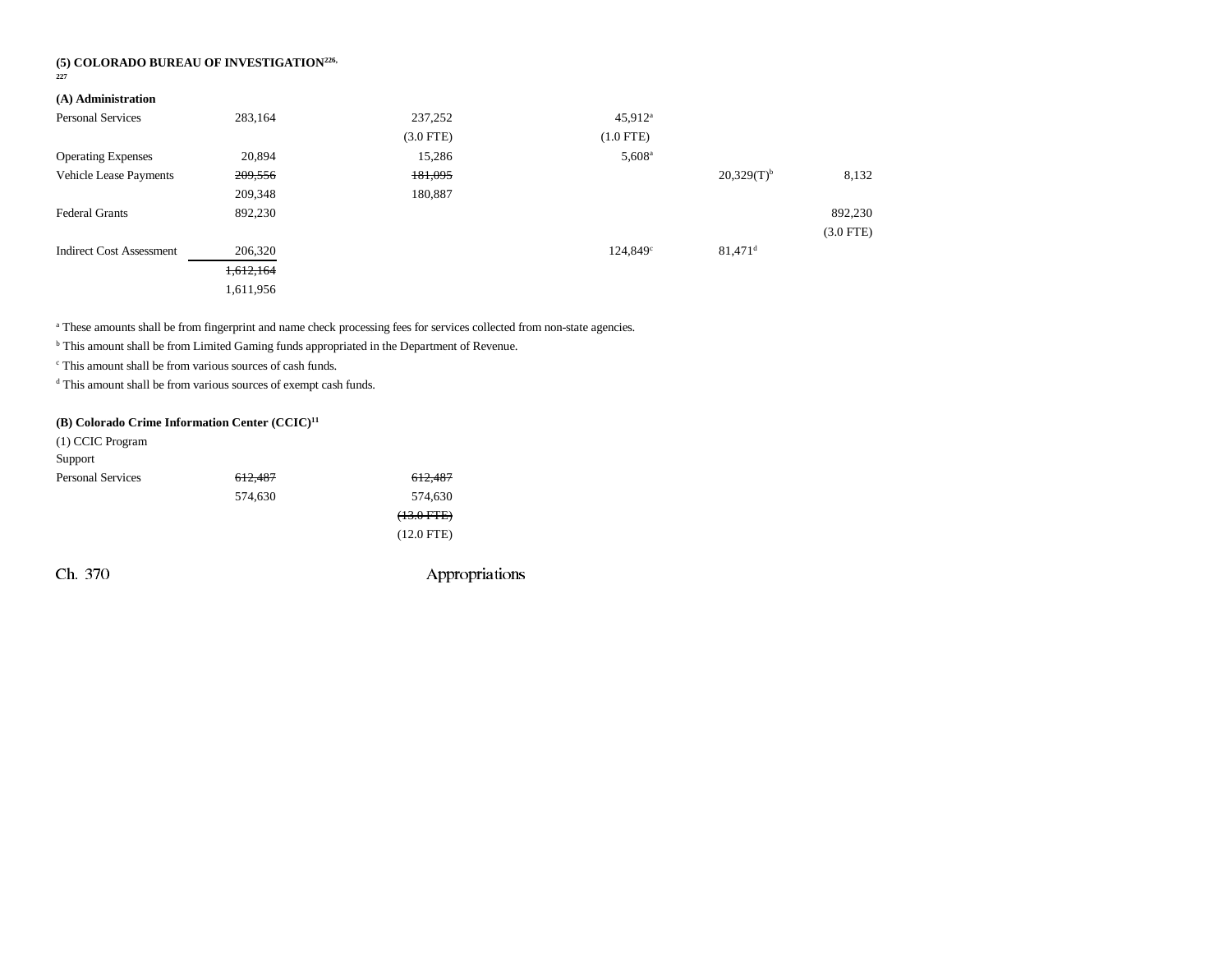|                           |                                           |                                                                                 | APPROPRIATION FROM |                                                                             |                        |                                |        |
|---------------------------|-------------------------------------------|---------------------------------------------------------------------------------|--------------------|-----------------------------------------------------------------------------|------------------------|--------------------------------|--------|
|                           | <b>TOTAL</b><br>ITEM &<br><b>SUBTOTAL</b> | <b>GENERAL</b><br><b>GENERAL</b><br><b>FUND</b><br><b>FUND</b><br><b>EXEMPT</b> |                    | <b>CASH</b><br><b>CASH</b><br><b>FUNDS</b><br><b>FUNDS</b><br><b>EXEMPT</b> |                        | <b>FEDERAL</b><br><b>FUNDS</b> |        |
|                           |                                           | ¢<br>P                                                                          | \$                 | Φ                                                                           | $\triangleright$<br>J. | P                              | \$     |
| <b>Operating Expenses</b> | 195,487<br>807,974<br>770,117             |                                                                                 | 122,266            |                                                                             | $39,428$ <sup>a</sup>  | $19,933(T)^{b}$                | 13,860 |

<sup>a</sup> This amount shall be from fees for services collected from non-state agencies.

 $<sup>b</sup>$  This amount shall be from fees for services collected from other state agencies.</sup>

| (2) Identification        |           |              |                          |                             |
|---------------------------|-----------|--------------|--------------------------|-----------------------------|
| Personal Services         | 2,307,079 | 1,039,082    | $1,021,343$ <sup>a</sup> | $246,654(T)$ <sup>b</sup>   |
|                           |           | $(23.5$ FTE) | (19.4 FTE)               | $(4.0$ FTE)                 |
| <b>Operating Expenses</b> | 1,510,206 | 242,466      | $130,143$ <sup>a</sup>   | $1,137,597(T)$ <sup>b</sup> |
|                           | 1,908,936 |              | 528,873 <sup>a</sup>     |                             |
| Lease/Lease Purchase      |           |              |                          |                             |
| Equipment                 | 440,403   |              | $240.403^a$              | 200,000 <sup>b</sup>        |
|                           | 4,257,688 |              |                          |                             |
|                           | 4,656,418 |              |                          |                             |

<sup>a</sup> These amounts shall be from fingerprint and name check processing fees for services collected from non-state agencies.

**b** These amounts shall be from fingerprint and name check processing fees for services collected from other state agencies.

(3) Information Technology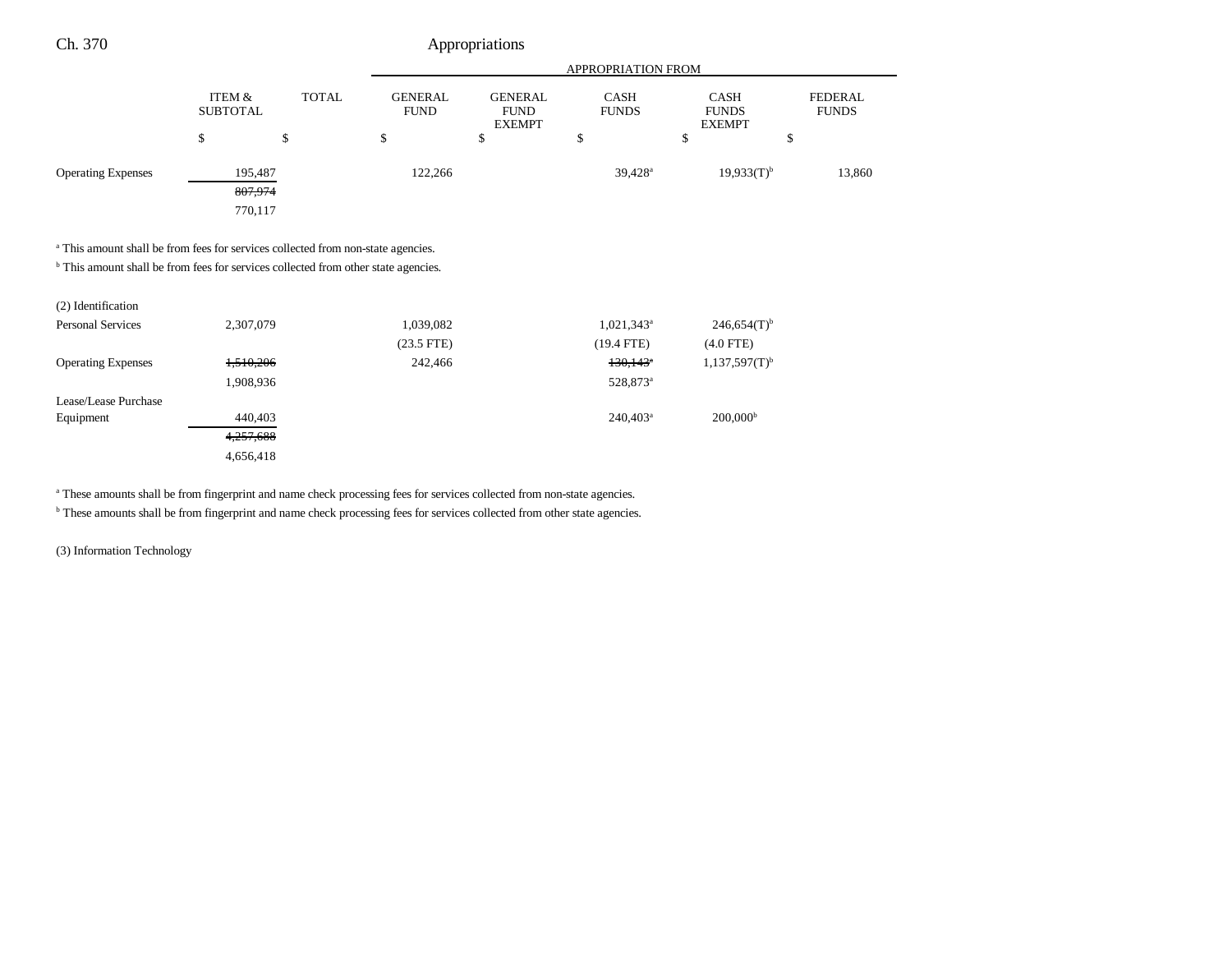| <b>Personal Services</b>  | 1,025,291 | 1,025,291    |                      |                  |
|---------------------------|-----------|--------------|----------------------|------------------|
|                           |           | $(17.0$ FTE) |                      |                  |
| <b>Operating Expenses</b> | 1,075,850 | 624,273      | 451,577 <sup>a</sup> |                  |
|                           | 1,344,438 |              |                      | $268,588(T)^{b}$ |
|                           | 2,101,141 |              |                      |                  |
|                           | 2,369,729 |              |                      |                  |

a This amount shall be from fingerprint and name check processing fees for services collected from non-state agencies.

 $^{\rm b}$  THIS AMOUNT SHALL BE TRANSFERS FROM OTHER OPERATING EXPENSES LINE ITEMS IN THE DEPARTMENT.

### **(C) Laboratory Services**

| <b>Personal Services</b>  | 3,660,742 | 3,660,742    |               |
|---------------------------|-----------|--------------|---------------|
|                           |           | $(54.5$ FTE) |               |
| <b>Operating Expenses</b> | 1,083,280 | 1,064,952    | $18,328(T)^n$ |
|                           |           | 1,044,651    | $38,629(T)^a$ |
| Lease/Lease Purchase      |           |              |               |
| Equipment                 | 353,796   | 353,796      |               |
|                           | 5,097,818 |              |               |

<sup>a</sup> <del>This amount</del> Of this amount, \$20,301 shall be from the Sex Offender Identification Fund pursuant to Section 34-33.5-415.5, C.R.S., and \$18,328 shall be from the Victims Assistance and Law Enforcement Fund appropriated in the Department of Public Safety, Division of Criminal Justice.

## **(D) Investigative Services**<sup>228</sup>

| <b>Personal Services</b>  | 2.567.228          | 2.015.156    | $552,072(T)^a$ |
|---------------------------|--------------------|--------------|----------------|
|                           |                    | $(28.0$ FTE) | $(7.0$ FTE)    |
| <b>Operating Expenses</b> | <del>199,772</del> | 148,095      | $51,677(T)^a$  |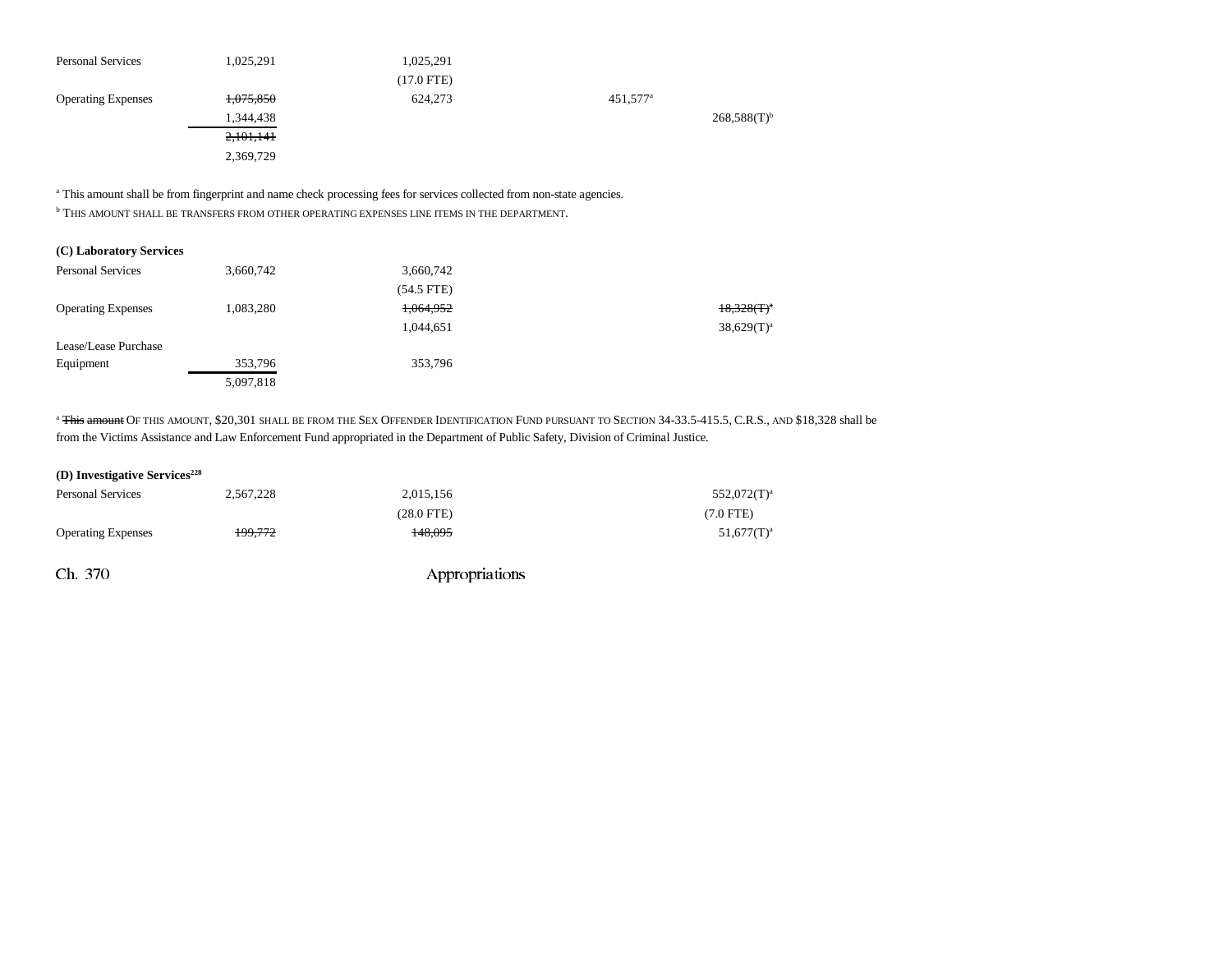|                                   |              |                               |                                                | <b>APPROPRIATION FROM</b>   |                                              |                                |
|-----------------------------------|--------------|-------------------------------|------------------------------------------------|-----------------------------|----------------------------------------------|--------------------------------|
| ITEM &<br><b>SUBTOTAL</b>         | <b>TOTAL</b> | <b>GENERAL</b><br><b>FUND</b> | <b>GENERAL</b><br><b>FUND</b><br><b>EXEMPT</b> | <b>CASH</b><br><b>FUNDS</b> | <b>CASH</b><br><b>FUNDS</b><br><b>EXEMPT</b> | <b>FEDERAL</b><br><b>FUNDS</b> |
| S                                 | \$           | \$                            | Φ                                              | Ф                           | \$                                           | $\triangle$<br>Φ               |
| 220,073<br>2,767,000<br>2,787,301 |              | 168,396                       |                                                |                             |                                              |                                |

a This amount shall be from Limited Gaming funds appropriated in the Department of Revenue.

#### **(E) State Point of Contact - National Instant Criminal Background Check Program**

| <b>Personal Services</b>  | <del>1,354,456</del> | <del>1,354,456</del> |                  |
|---------------------------|----------------------|----------------------|------------------|
|                           | 1,287,613            | 1,266,331            | $21,282^{\rm a}$ |
|                           |                      | $(23.0$ FTE $)$      |                  |
|                           |                      | $(22.0$ FTE)         |                  |
| <b>Operating Expenses</b> | 348,107              | 348,107              |                  |
|                           | 1,702,563            |                      |                  |
|                           | 1,635,720            |                      |                  |
|                           |                      |                      |                  |

a THIS AMOUNT SHALL BE FROM THE STATEWIDE INSTANT CRIMINAL BACKGROUND CHECK CASH FUND.

18,346,348 18,929,059

**TOTALS PART XVII (PUBLIC SAFETY)<sup>4,5</sup>** \$185,881,918 \$59,309,422 \$6,020,091 \$83,463,748<sup>\*</sup> \$37,088,657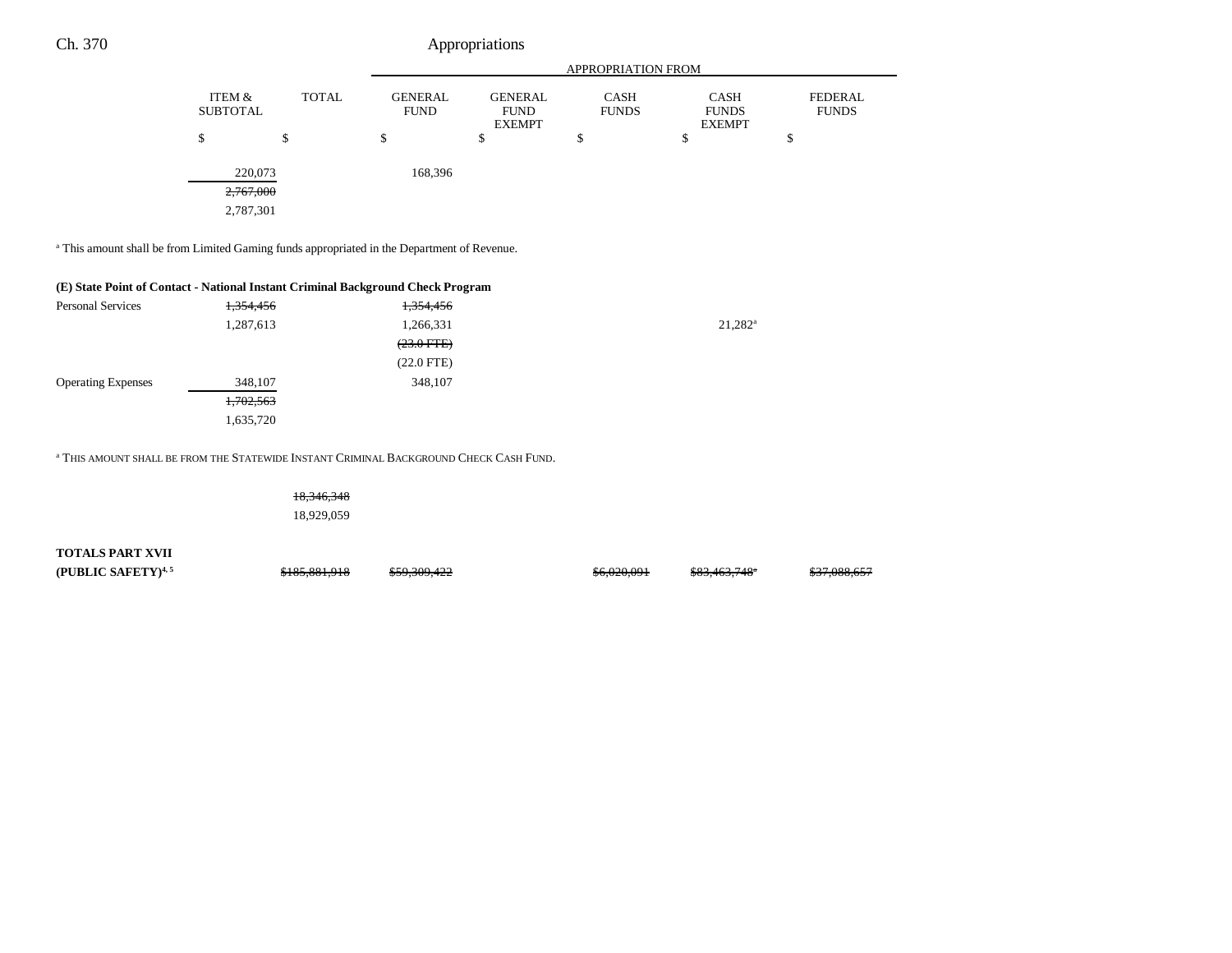| \$187,189,589<br>\$37,085,451<br>\$57,685,955<br>\$85,647,673 <sup>a</sup><br>\$6,770,510 |
|-------------------------------------------------------------------------------------------|
|-------------------------------------------------------------------------------------------|

<sup>a</sup> Of this amount, \$13,789,821 \$14,033,221 contains a (T) notation, and \$67,823,975 \$67,345,219 is from the Highway Users Tax Fund pursuant to Section 43-4-201(3)(a), C.R.S.

**FOOTNOTES** -- The following statements are referenced to the numbered footnotes throughout section 2.

- 4 (Governor lined through this provision. See L. 2001, p. 2345.)
- 5 All Departments, Totals -- The General Assembly requests that copies of all reports requested in other footnotes contained in this act be delivered to the Joint Budget Committee and the majority and minority leadership in each house of the General Assembly. Each principal department of the state shall produce its rules in an electronic format that is suitable for public access through electronic means. Such rules in such format shall be submitted to the Office of Legislative Legal Services for publishing on the Internet. It is the intent of the General Assembly that this be done within existing resources.
- 7 (Governor lined through this provision. See L. 2001, p. 2345.)
- 8 (Governor lined through this provision. See L. 2001, p. 2345.)
- 11 Department of Corrections, Support Services, Information Systems Subprogram; Department of Human Services, Office of Information Technology Services; and Division of Youth Corrections; Judicial Department, Courts Administration, Integrated Information Services; Department of Public Safety, Executive Director's Office, Colorado Integrated Criminal Justice Information System (CICJIS); and Colorado Bureau of Investigation, Colorado Crime Information Center (CCIC), -- The Department of Corrections, the Department of Human Services, the Judicial Department, the Department of Public Safety and the Colorado District Attorney's Council are requested to develop an update of a plan for consistent policies among all of the agencies for providing public access to criminal history information. The plan should address, but should not be limited to: (1) the pros and cons of bulk distributions of electronic criminal history data to private companies; (2) an update on the success of the Internet access to criminal records initiative; and (3) a uniform fee schedule for providing criminal history information to the public that will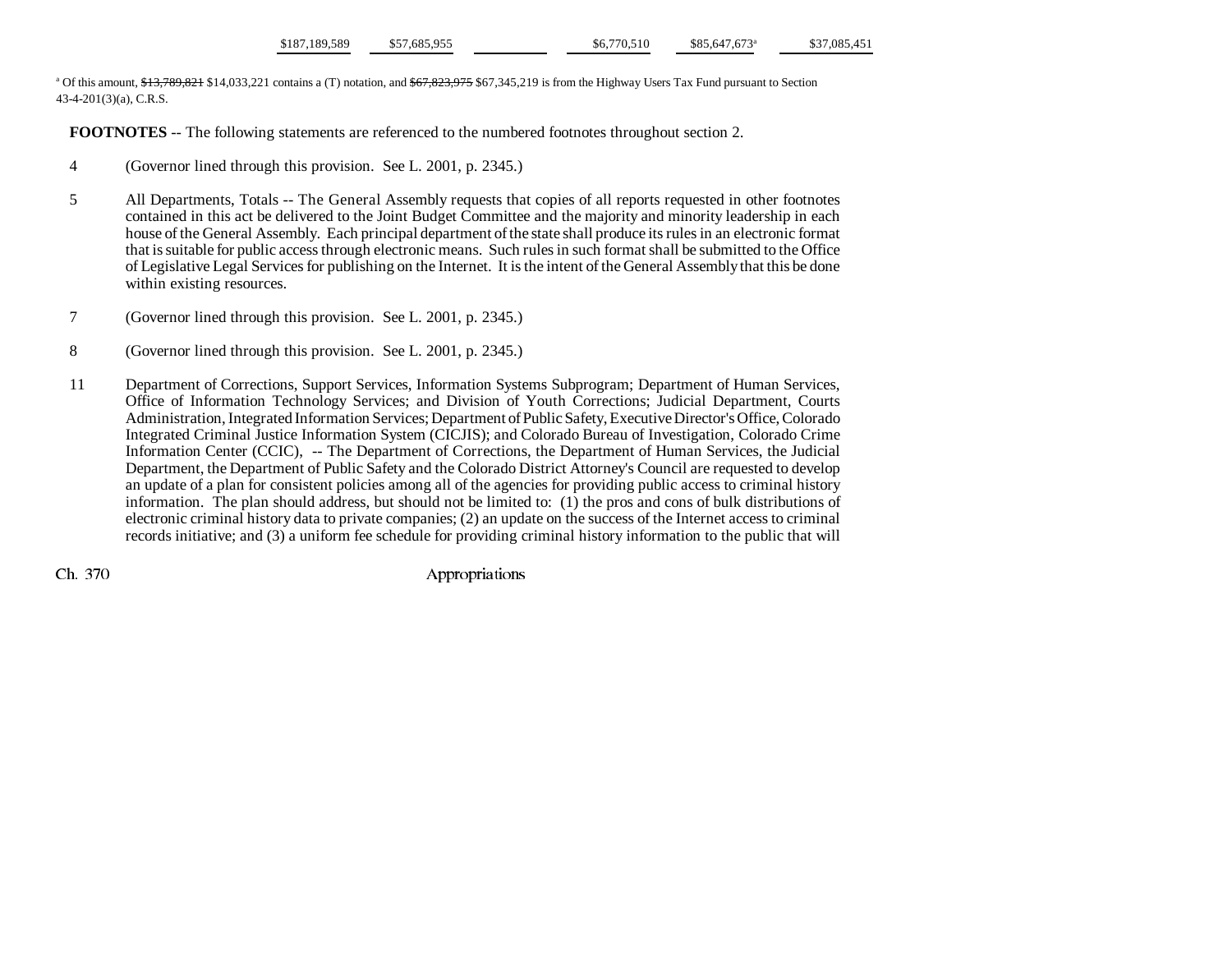|          |              | APPROPRIATION FROM |                |              |               |                |  |  |
|----------|--------------|--------------------|----------------|--------------|---------------|----------------|--|--|
| ITEM &   | <b>TOTAL</b> | <b>GENERAL</b>     | <b>GENERAL</b> | CASH         | <b>CASH</b>   | <b>FEDERAL</b> |  |  |
| SUBTOTAL |              | FUND               | <b>FUND</b>    | <b>FUNDS</b> | <b>FUNDS</b>  | <b>FUNDS</b>   |  |  |
|          |              |                    | <b>EXEMPT</b>  |              | <b>EXEMPT</b> |                |  |  |
|          |              |                    |                |              |               |                |  |  |

be applied in a consistent manner by each of the justice agencies and that will include recovery of a reasonable portion of the costs associated with building and maintaining the information systems of the justice agencies pursuant to Section 24-72-205(4), C.R.S. The Department of Public Safety is requested to coordinate a report from said agencies to the Joint Budget Committee and the Judiciary Committees of the Senate and House of Representatives by October 1, 2001, summarizing the public access plan and proposing any legislative changes that may be needed to implement the plan.

- 213 Department of Public Safety, Executive Director's Office, Witness Protection Program -- It is the intent of the General Assembly that the Witness Protection Board apply to the Victims Assistance and Law Enforcement Advisory Board for a grant to fund the provision of services through the Witness Protection Program to eligible persons who are victims, as defined in Section 24-4.1-302 (5), C.R.S. The Department of Public Safety is requested to report to the Joint Budget Committee by December 15, 2001, on the results of the grant application. In addition, this report should include a detailed summary of revenues and expenditures for FY 2000-01 and projections for FY 2001-02.
- 214 (Governor lined through this provision. See L. 2001, p. 2368.)
- 215 Department of Public Safety, Executive Director's Office, Colorado Integrated Criminal Justice Information System (CICJIS) -- It is the intent of the General Assembly that representatives of the Colorado Integrated Criminal Justice Information System (CICJIS) will report quarterly and meet twice a year with the Joint Budget Committee on the status of disposition matching, development of project priorities, implementation of project components, and project expenditures.
- 216(Governor lined through this provision. See L. 2001, p. 2368.)
- 217 Department of Public Safety, Colorado State Patrol -- The Department is requested to submit to the Joint Budget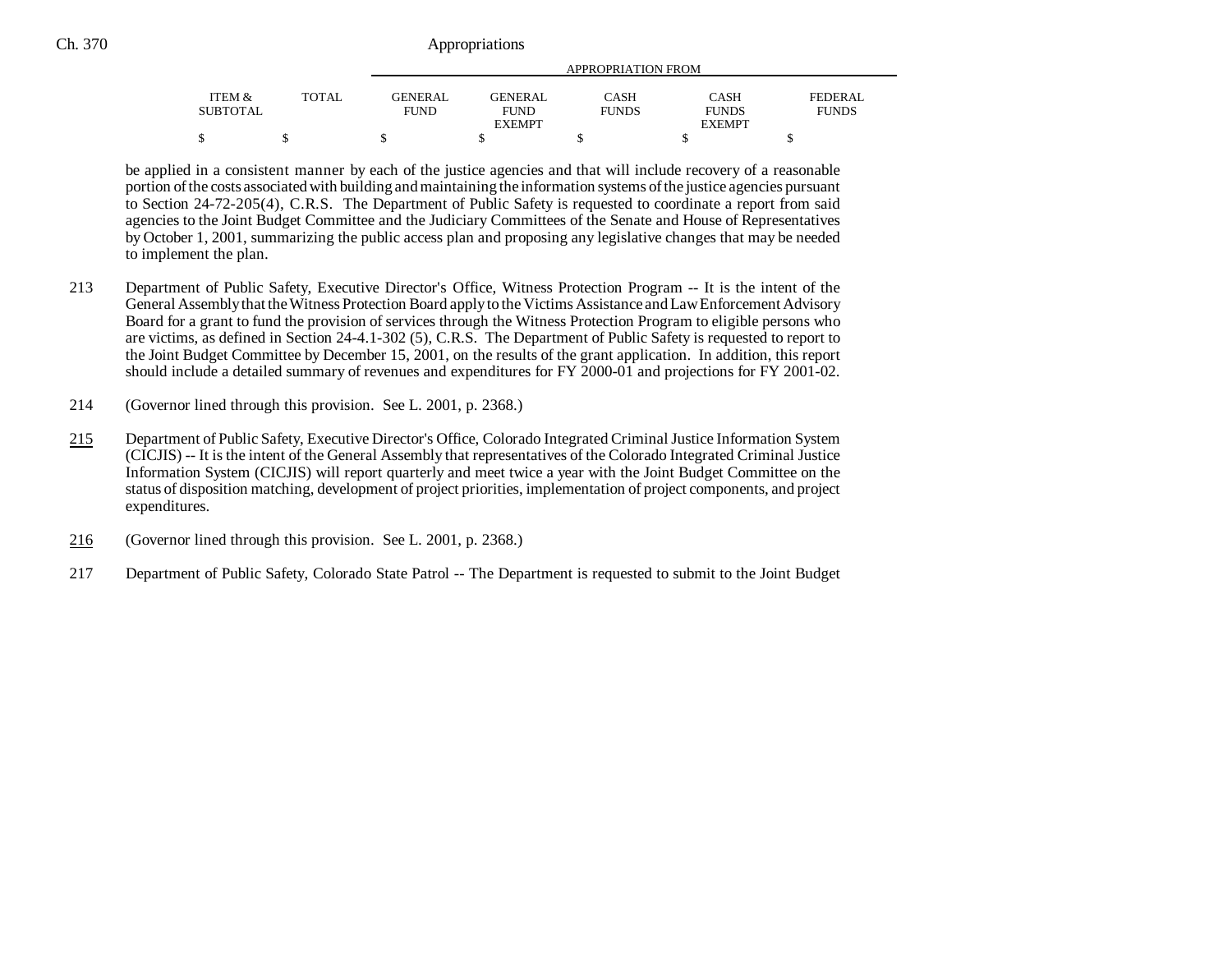Committee a detailed summary of FTE assigned to the field and to special programs on a quarterly basis beginning on August 15, 2001. Each quarterly report should include comparative information about the historical assignment of all uniformed positions, vacant positions, State Patrol Academy graduates, employee turnover (including service and disability retirements), and trooper deployment.

- 218 Department of Public Safety, Colorado State Patrol, Overtime -- The Colorado State Patrol is requested to submit a report to the Joint Budget Committee by November 1, 2001, on how this appropriation for overtime has improved public safety on highways. This report should also include a summary of compensatory time versus overtime and the policies adopted by the State Patrol concerning when overtime should be awarded.
- 219 (Governor lined through this provision. See L. 2001, p. 2368.)
- 220 (Governor lined through this provision. See L. 2001, p. 2369.)
- 221 Department of Public Safety, Division of Criminal Justice -- The Division of Criminal Justice is requested to conduct a study during the interim to: (1) determine the appropriate differential per diem rate for community corrections programs providing transition services for special needs offenders; (2) delineate the populations suitable for placement in the "Community Assessment Center"; and (3) develop a sliding per diem rate for diversion inmates placed in non-residential slots. The report should be submitted to the Joint Budget Committee by November 1, 2001.
- 222 Department of Public Safety, Division of Criminal Justice, Victims Assistance, State Victims Assistance and Law Enforcement Program -- The State VALE Board is requested to submit recommendations on grants to state agencies to the Joint Budget Committee by January 2, 2002.
- 223 (Governor lined through this provision. See L. 2001, p. 2369.)
- 224 Department of Public Safety, Division of Criminal Justice, Juvenile Justice and Delinquency Prevention, Alternative to Placement Projects -- It is the intent of the General Assembly that these funds be competitively awarded to counties that submit proposals for multi-disciplinary, non-categorical programs to provide child welfare services to at-risk children and their families. Such services shall include, but are not limited to, assessment, intervention, treatment,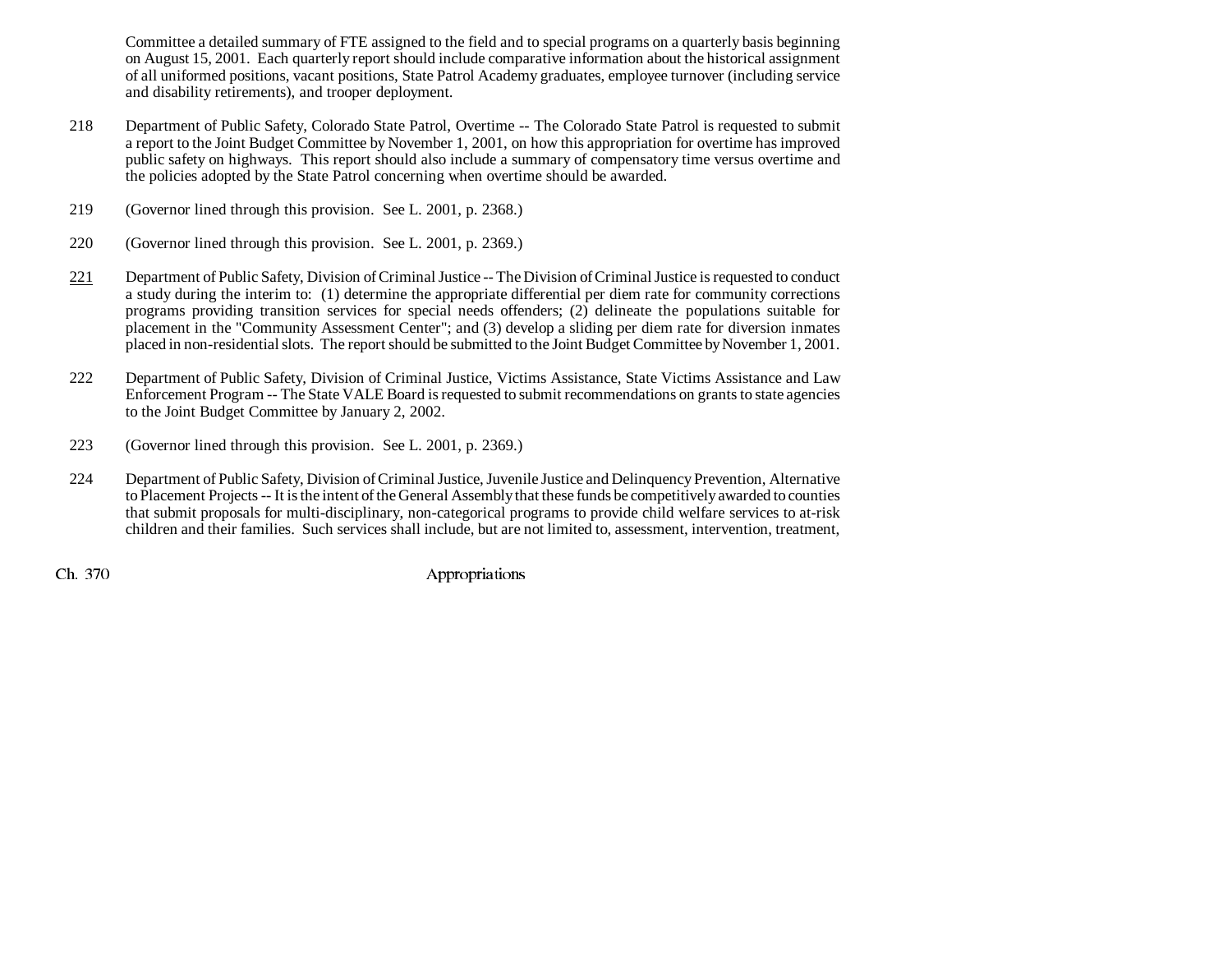|          |              | APPROPRIATION FROM |                |              |               |              |  |
|----------|--------------|--------------------|----------------|--------------|---------------|--------------|--|
| ITEM &   | <b>TOTAL</b> | <b>GENERAL</b>     | <b>GENERAL</b> | CASH         | <b>CASH</b>   | FEDERAL      |  |
| SUBTOTAL |              | <b>FUND</b>        | <b>FUND</b>    | <b>FUNDS</b> | <b>FUNDS</b>  | <b>FUNDS</b> |  |
|          |              |                    | <b>EXEMPT</b>  |              | <b>EXEMPT</b> |              |  |
| \$       |              |                    |                |              |               |              |  |

supervision, and shelter when and if appropriate.

- 225 Department of Public Safety, Division of Criminal Justice, Community Corrections -- Appropriations for community corrections programs are based on assumptions that providers of community corrections programs will collect client fees of up to \$13 per day on the average for residential programs and \$2 per day on the average for nonresidential programs. Pursuant to its authority to administer and execute contracts under Section 17-27-115, C.R.S., and in accordance with Section 17-27-107, C.R.S., the Division of Criminal Justice is requested to ensure that every reasonable effort is made to achieve such collections.
- 226 Department of Public Safety, Colorado Bureau of Investigation -- The Colorado Bureau of Investigation is requested to present its FY 2001-02 budget submission in the revised Long Bill format. All figures are requested to be presented in this format, including but not limited to, the two prior years' actual expenditures, allocated central appropriations, and revenue schedules.
- 227 Department of Public Safety, Colorado Bureau of Investigation -- It is the intent of the General Assembly that the Department of Public Safety, Colorado Bureau of Investigation establish a task force comprised of representatives from the following agencies: Department of Education; Department of Law; Department of Public Health and Environment; Department of Human Services; Department of Revenue; and the Department of Regulatory Affairs. The task force shall review current statutory language concerning criminal history record checks and make recommendations by November 15, 2001, to the Joint Budget Committee, the chairs of the House Judiciary Committees, and the chair of the Senate Judiciary Committee regarding any statutory changes that are needed to comply with state and federal laws regarding criminal history record checks.
- 228 (Governor lined through this provision. See L. 2001, p. 2369.)